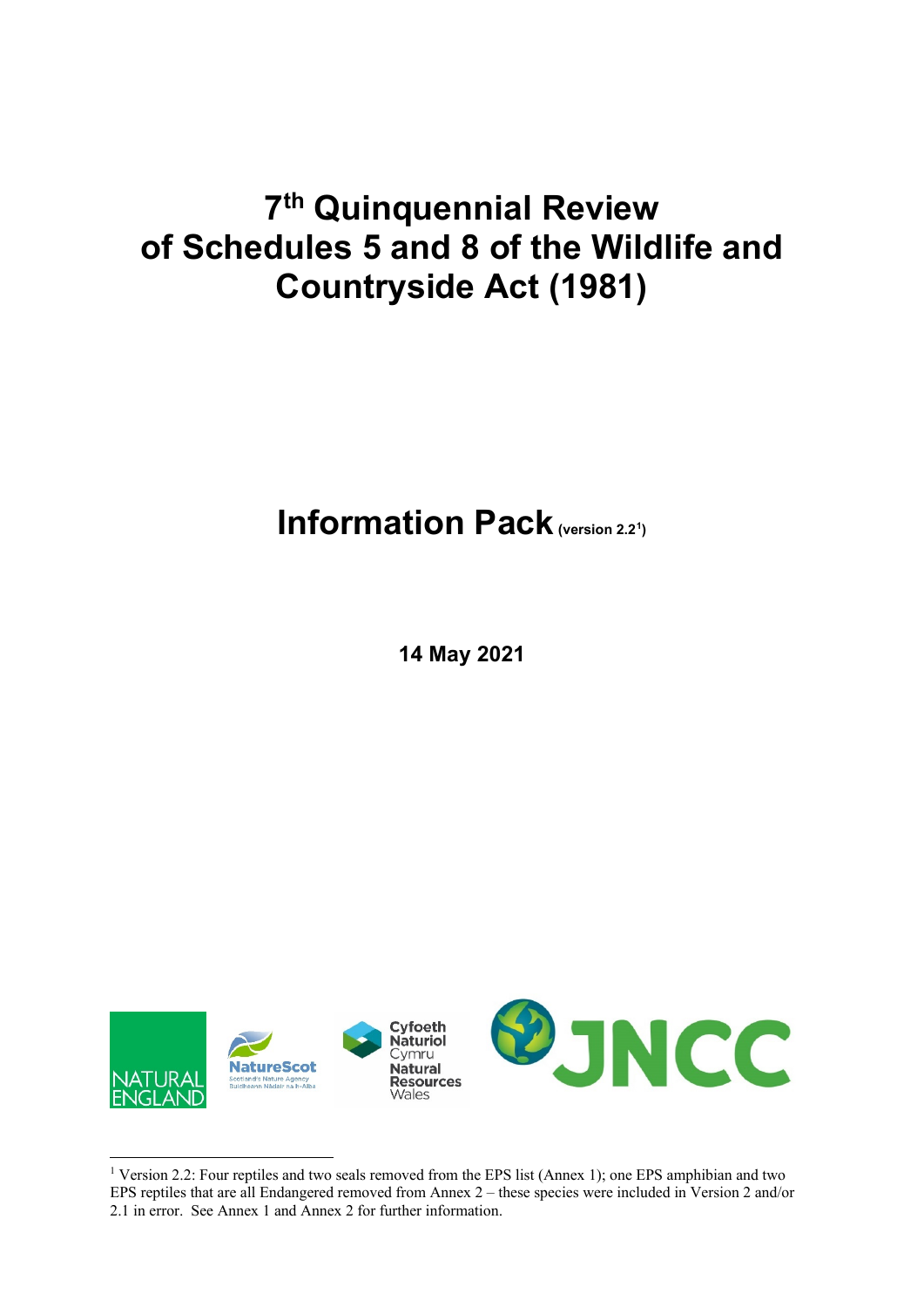### **1. Introduction**

Every five years, the country nature conservation bodies (Natural England, Natural Resources Wales and NatureScot), working jointly through the UK Joint Nature Conservation Committee (JNCC), review Schedules 5 and 8 of the Wildlife and Countryside Act (WCA) 1981. The review will provide recommendations to the Secretary of State for the Environment, Food and Rural Affairs and to Ministers for the Environment in the Scottish Government and Welsh Government for changes to these schedules<sup>2</sup>. This is known as the Quinquennial Review (QQR).

As part of the QQR, stakeholders are provided with the opportunity to propose changes to the species on the schedules. This Information Pack has been produced for the  $7<sup>th</sup> QQR$ (QQR 7). It is important to note that this QQR differs from previous ones. The Information Pack explains the new selection criteria, provides a timetable, and explains the process to be used by stakeholders. Contact details of the QQR Inter-agency Group who are managing QQR 7, are listed in Section 5.

In addition, the Information Pack provides details of how to complete the online survey through which stakeholders propose new species for inclusion on, or removal of existing species from Schedules 5 and 8, or propose a change to how species are protected on the schedules. It is absolutely essential that clear evidence is provided for each proposal.

### **2. New selection criteria**

The QQR has three main steps for species to be proposed for listing on Schedules 5 or 8:

- 1. why species are considered (the Rationale);
- 2. which species should be considered (the Eligibility Criteria); and
- 3. if species meet the need for protection under the WCA (the Decision Criteria).

There are a number of changes to the QQR 7 process, compared to previous QQRs, as a result of a review of the criteria by the QQR Review Group (consisting of JNCC and the three country nature conservation bodies and representatives of the non-governmental sector). Four changes were made and form the basis of QQR 7 (Table 1).

The outline below explains the criteria and how they have been revised in response to the review.

### **2.1 Rationale**

The rationale states that the country nature conservation bodies will pursue scheduling of a species when an animal or plant is in danger of extinction in Great Britain. It must be shown how scheduling will improve the chances of survival. In England and Wales, all European Protected Species (EPS)<sup>[3](#page-1-1)</sup> are also listed on the schedules, but in Scotland they are listed under separate legislation.

### **2.2 Eligibility Criteria**

Schedules 5 and 8 of the WCA focus on species endangerment and so selection under the Eligibility Criteria considers GB Red Listed species – those facing imminent threat of extinction (IUCN 2012<sup>4</sup>) in Great Britain (Table 1).

<span id="page-1-1"></span><span id="page-1-0"></span><sup>&</sup>lt;sup>2</sup> Section 24(1)… "may at any time and shall five year after  $30^{th}$  October 1991 and every five years thereafter…"<br><sup>3</sup> Listed on Schedules 2 and 4 of The Conservation of Habitats & Species Regulations 2010.

<span id="page-1-2"></span><sup>&</sup>lt;sup>4</sup> IUCN (2012). Guidelines for application of IUCN Red List Criteria at Regional and National Levels: Version 4.0. IUCN SSC. IUCN, Gland, Switzerland and Cambridge, UK.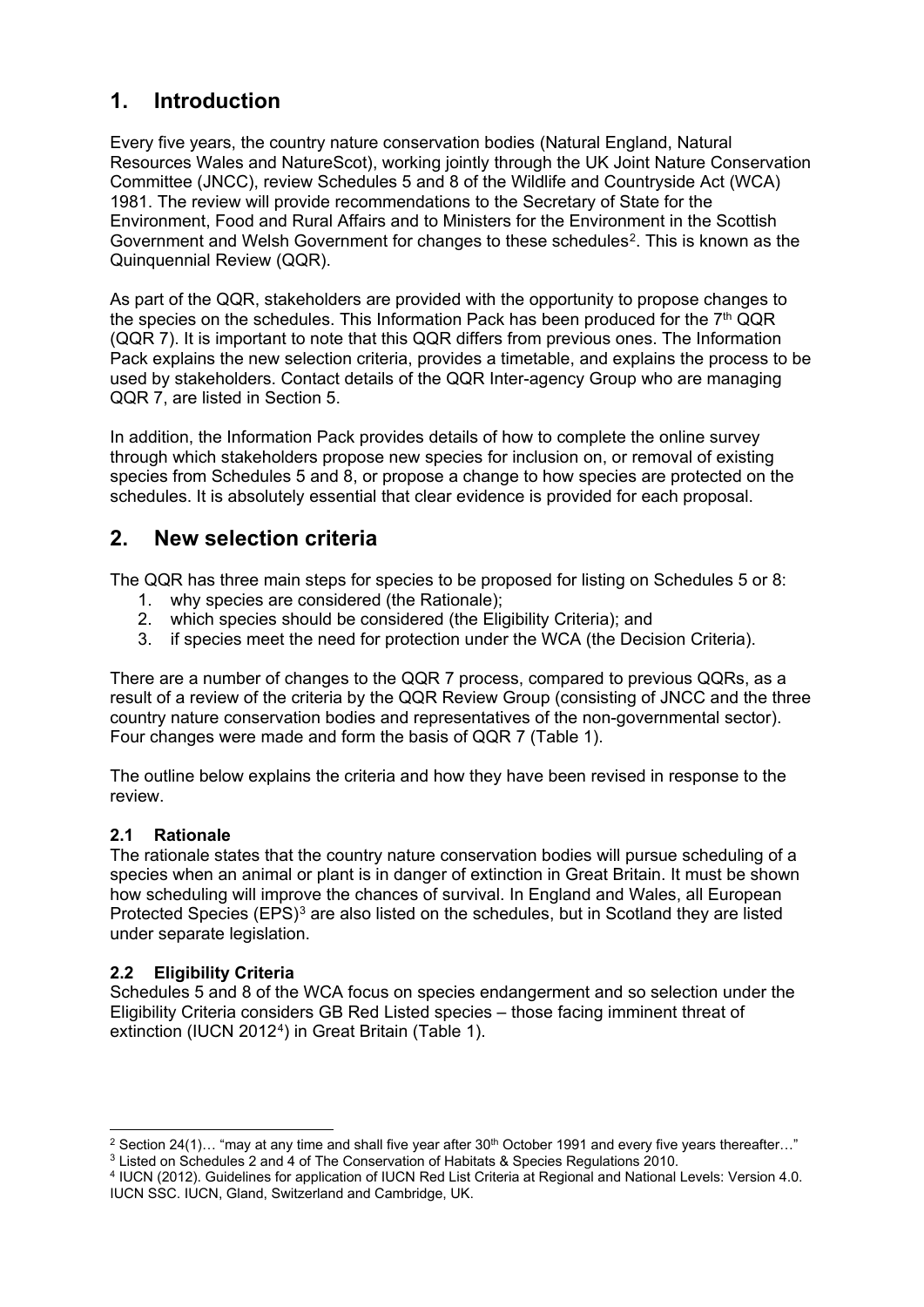#### **Table 1**. The QQR Review Group recommendations

- 1. an **objective measure of endangerment** should be used as the basis for selecting species eligible for listing on Schedules 5 or 8;
- 2. species that are **IUCN nationally/regionally Critically Endangered or Endangered** in Great Britain, or are shown to satisfy the criteria for Critically Endangered or Endangered, are **eligible** for listing on Schedules 5 or 8;
- 3. a species' structure or **place of shelter** is a recognisable shelter or place that provides elements of habitat essential for its survival by virtue of being used regularly or permanently for protection, reproduction, growth, resting, hibernating, raising young etc.; and
- 4. the following definition of **destroying a plant or fungus** is proposed: to "destroy" a plant or fungus means the deliberate removal of or damage to the substrate to which the plant or fungi is attached and / or rooted or doing anything to the plant or fungus which will kill it.

### <span id="page-2-1"></span>**2.3 Consequences of the criteria changes**

The QQR review group recommendations which have been adopted (Table 1) have resulted in changes to the use of evidence in QQR 7. Stakeholders will only need to provide evidence to demonstrate how the **GB national/regional Endangered species[5](#page-2-0) listed in Annex 2** meet the 'Decision Criteria'. This evidence should be presented in the online survey (Section 4) and will be examined by the QQR Inter-agency Group prior to the consultation phase (Section 3).

### Furthermore:

All **GB nationally/regionally Critically Endangered** species (Annex 1) will be automatically recommended for scheduling without needing to meet the Decision Criteria. **European Protected Species** will also be automatically proposed for listing on the schedules in England and Wales. EPS continue to be protected under the Habitats Regulations in Scotland and are not listed on the WCA schedules in that country;

**GB nationally/regionally Extinct in the Wild** and **Regionally Extinct** species will be placed on a parking list in case they return to Great Britain;

**GB nationally/regionally Vulnerable**, **Near Threatened**, and **Least Concern** species are no longer eligible.

Note: GB nationally/regionally Vulnerable species listed on the existing schedules will be evaluated by the QQR Inter-agency Group to check their conservation dependence on the protection afforded by the schedules. If their status is dependent on their schedule listing, their removal will be reconsidered.

It is important to emphasise that endangerment on its own is insufficient justification for recommending a species for scheduling. Many species will be endangered principally due to changes in land-use or land management leading to increased habitat fragmentation, deterioration or outright habitat loss. Such causes of endangerment do not, for the purposes of the QQR, constitute 'direct human ('reckless' in Scotland) pressures' as covered by Sections 9 and 13 of the WCA. To be recommended for scheduling, the endangerment of a species must, at least in part, be due to one or more of the direct human pressures listed in the Decision Criteria (see below).

### **2.4 Decision criteria**

GB nationally/regionally Endangered species (Section 2.3; Annex 2) may be proposed for scheduling if they are subject to one or more of Sections 9 and 13 of the [WCA offences](https://www.legislation.gov.uk/ukpga/1981/69/contents) and scheduling will address the cause of their endangerment. Evidence that a species meets these Decision Criteria should be submitted through the online survey which runs from 8 April to 7 July 2021 (Section 4 and see below).

<span id="page-2-0"></span><sup>5</sup> <https://www.iucnredlist.org/resources/regionalguidelines>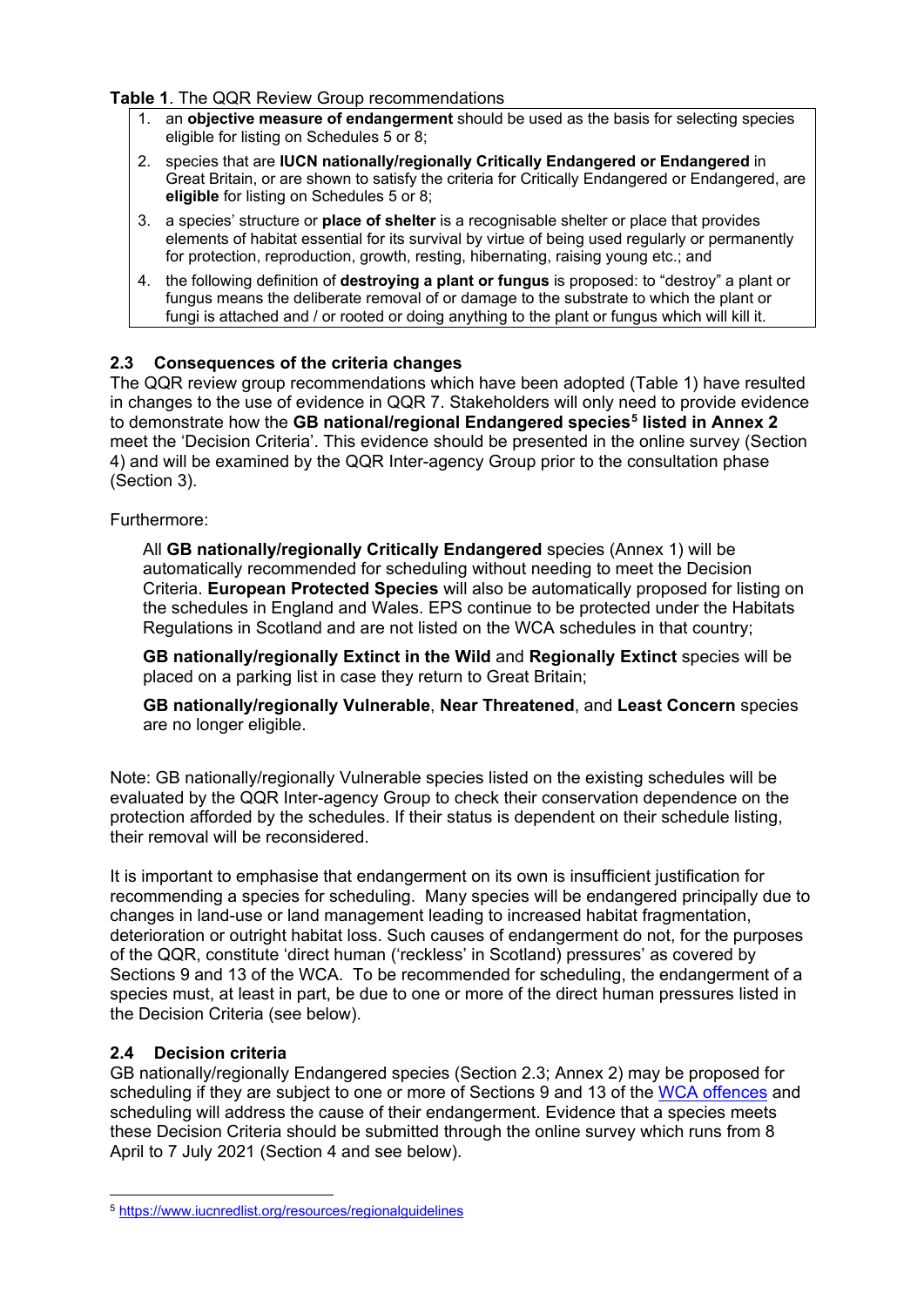The Decision Criteria for animals (Schedule 5) are:

- 9(1) intentionally or recklessly kills, injures or takes; or
- 9(2) possesses or controls; or
- 9(4) intentionally or recklessly damages, destroys, disturbs or obstructs its place of shelter; or
- 9(4A)intentionally or recklessly disturbs a dolphin, whale or basking shark; or
- 9(5) sells, offers or exposes for sale.

they are listed on Annex IV of the Habitats Directive (not in Scotland).

The Decision Criteria for "plants" (Schedule 8) are:

- 13(1) intentionally or recklessly picks, uproots or destroys; or
- 13(2) sells, offers or exposes for sale, or possesses for the purposes of sale.

they are listed on Annex IV of the Habitats Directive (not in Scotland).

### **2.5 Adding species**

Proposals for additions to Schedules 5 or 8 will need to include evidence showing how the Decision Criteria have been met, and that listing the species on the schedules will provide the necessary protection. There is no need to consider the Eligibility Criteria because only Endangered species (Annex 2) can be proposed and these have already been checked against those criteria.

### **2.6 Species without GB Red List assessments**

Importantly, species that have not been assessed against the IUCN national or regional Red List Criteria are at a clear disadvantage. However, if you have the evidence $<sup>6</sup>$  $<sup>6</sup>$  $<sup>6</sup>$  needed to</sup> classify a species as Critically Endangered or Endangered and the necessary supporting evidence needed to support the Decision Criteria please contact  $qqr@incc.qov.uk$  for further advice (see also Figure 1).

#### **2.7 Removing or changing the protection status of species**

A species on the schedules can be recommended for removal if it is deemed that it no longer meets the Eligibility or Decision Criteria. Evidence will need to be provided to demonstrate that there will be no deterioration in status, that benefits received from being on the schedule are no longer needed, or that it is no longer threatened.

Similarly, evidence can be provided to change the level of protection of a species if the protection currently afforded to it is no longer appropriate. Separate online surveys will be used to provide this evidence.

Evidence showing how the changes proposed including changing the protection status of species (regrading) will benefit the species is required.

<span id="page-3-0"></span><sup>6</sup> IUCN (2012). Guidelines for application of IUCN Red List Criteria at Regional and National Levels: Version 4.0. IUCN SSC. IUCN, Gland, Switzerland and Cambridge, UK.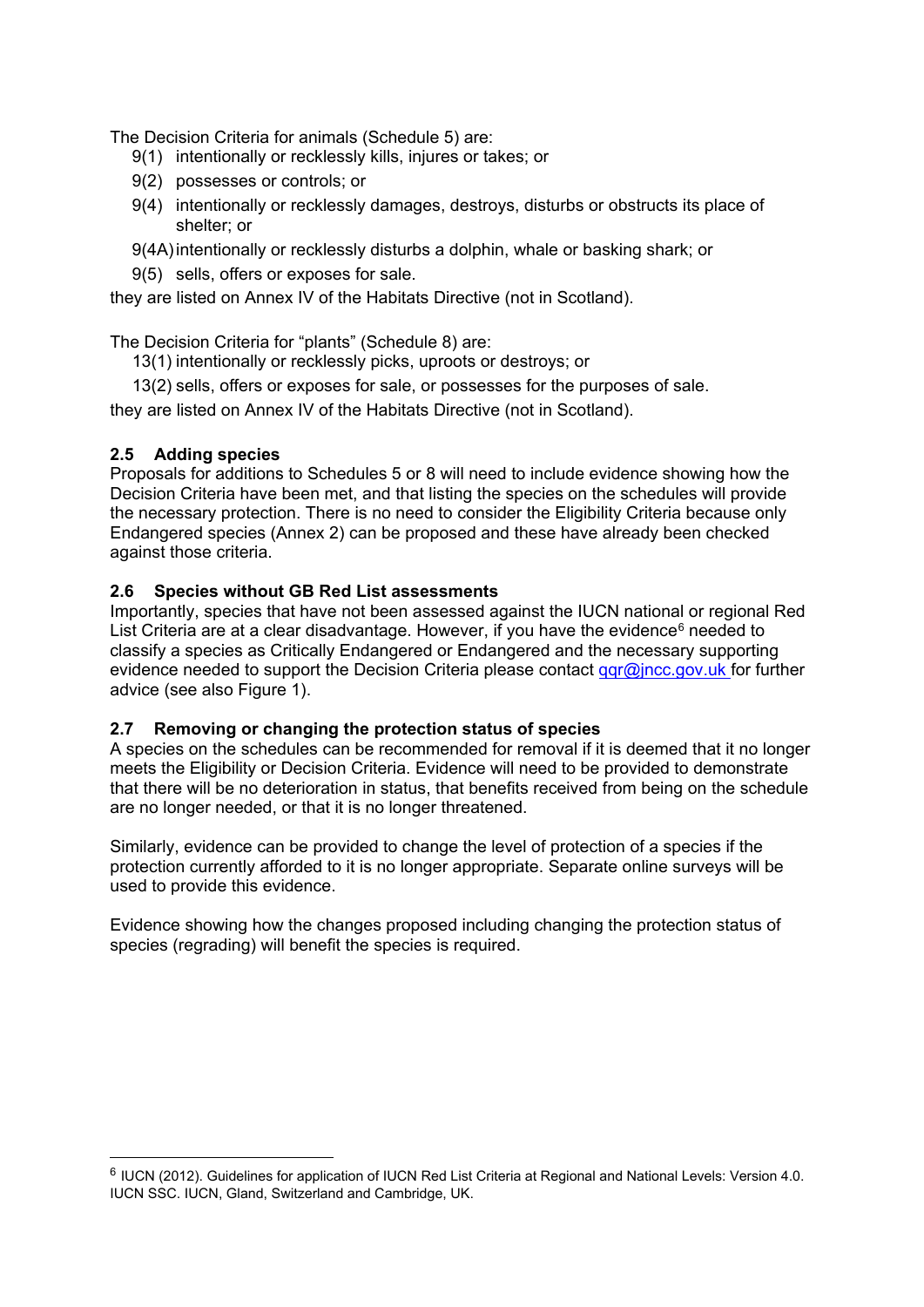### **3. Timetable**

The target date for delivery of the QQR 7 to Defra and the devolved administrations is December 2021. Important dates and the phases of the review are provided in Table 2.

**Table 2**. QQR timetable.

| Who                                                                                                | <b>Estimated Dates</b> |
|----------------------------------------------------------------------------------------------------|------------------------|
| Stakeholders & the country conservation agencies submit<br>proposals using the online survey.      | 8 Apr - 7 Jul 2021     |
| Review of new proposals by the QQR Inter-agency Group                                              | Jul - Oct 2021         |
| Consultation on draft recommendations                                                              | Oct - Nov 2021         |
| Approval sought from the Joint Committee and submission of<br>final recommendations to Governments | Nov - Dec 2021         |

### **4. The online surveys**

Evidence for proposing addition of species to, removal of species from, or changing the level of species' protection must be provided through separate online surveys (see links to the surveys below). Figure 1 provides a flow chart to help with completion of the online surveys.

*Collaboration with the country nature conservation bodies and other stakeholders during the data gathering phase is strongly encouraged.* Please contact the country nature conservation bodies if you would like to invite their specialists into discussions or need more information (see Section 5 for contact details).

### **4.1 Completing the online surveys**

Instructions for how to complete the online surveys are given below. Note that some of the pages require an answer. If you have omitted to answer a question requiring an answer, you will be redirected to that question when you click on **Next Page**.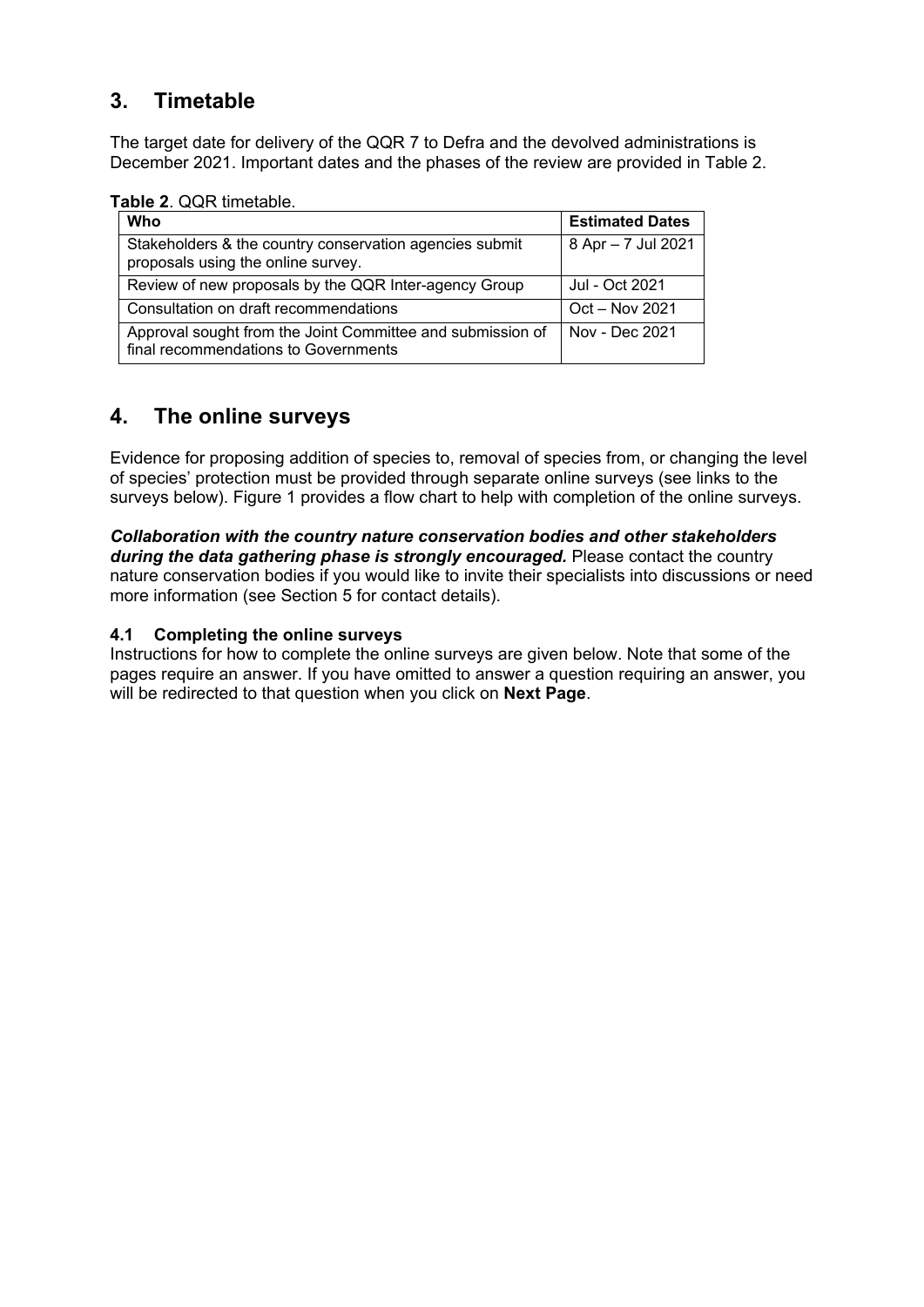## **Addition of species to the schedules**

<https://www.smartsurvey.co.uk/s/QQRAddition/>

### **Password: Addition**

- A) Read the introduction and then click **Next Page**. Note that you need to start a new survey to propose more species.
- B) If the species you wish to propose has not been assessed against the IUCN national/reginal Red List criteria but you have the evidence to support a Extinct in the Wild, Regionally Extinct, Critically Endangered or Endangered category, please contact [qqr@jncc.gov.uk.](mailto:ant.maddock@jncc.gov.uk)
- C) Please confirm you are proposing to add a species to the schedule. Click **Next Page**.
- D) Fill in your name and organisation details. Click **Next Page**.
- E) As indicated above, only species in the Endangered category of the IUCN Red List are eligible (see [Section 2.3](#page-2-1) for explanation). Please provide the name of the Endangered species from Annex 2 that you wish to be added. The species must be recognisable in the field if it is to appear on the schedules. Click **Next Page**.
- F) Indicate under which Decision Criteria you are proposing to add the species. You must tick Yes or No for each Decision Criterion. For those criteria which you have ticked Yes please enter supporting evidence.
- G) The Decision Criteria for animals (Schedule 5) are:
	- 9(1) intentionally or recklessly kills, injures or takes; or
	- 9(2) possesses or controls; or
	- 9(4) intentionally or recklessly damages, destroys, disturbs or obstructs its place of shelter; or
	- 9(4A) intentionally or recklessly disturbs a dolphin, whale or basking shark; or
	- 9(5) sells, offers or exposes for sale.

they are listed on Annex IV of the Habitats Directive (not in Scotland).

The Decision Criteria for "plants" (Schedule 8) are:

13(1) intentionally or recklessly picks, uproots or destroys; or<br>13(2) sells, offers or exposes for sale, or possesses for the pu

sells, offers or exposes for sale, or possesses for the purposes of sale.

they are listed on Annex IV of the Habitats Directive (not in Scotland).

- H) This question asks you to explain how scheduling the species will prevent decline. There is a 30 to 500 word restriction. Enter the evidence and then click **Next Page**.
- I) Please start another survey if you want to propose the addition of another species.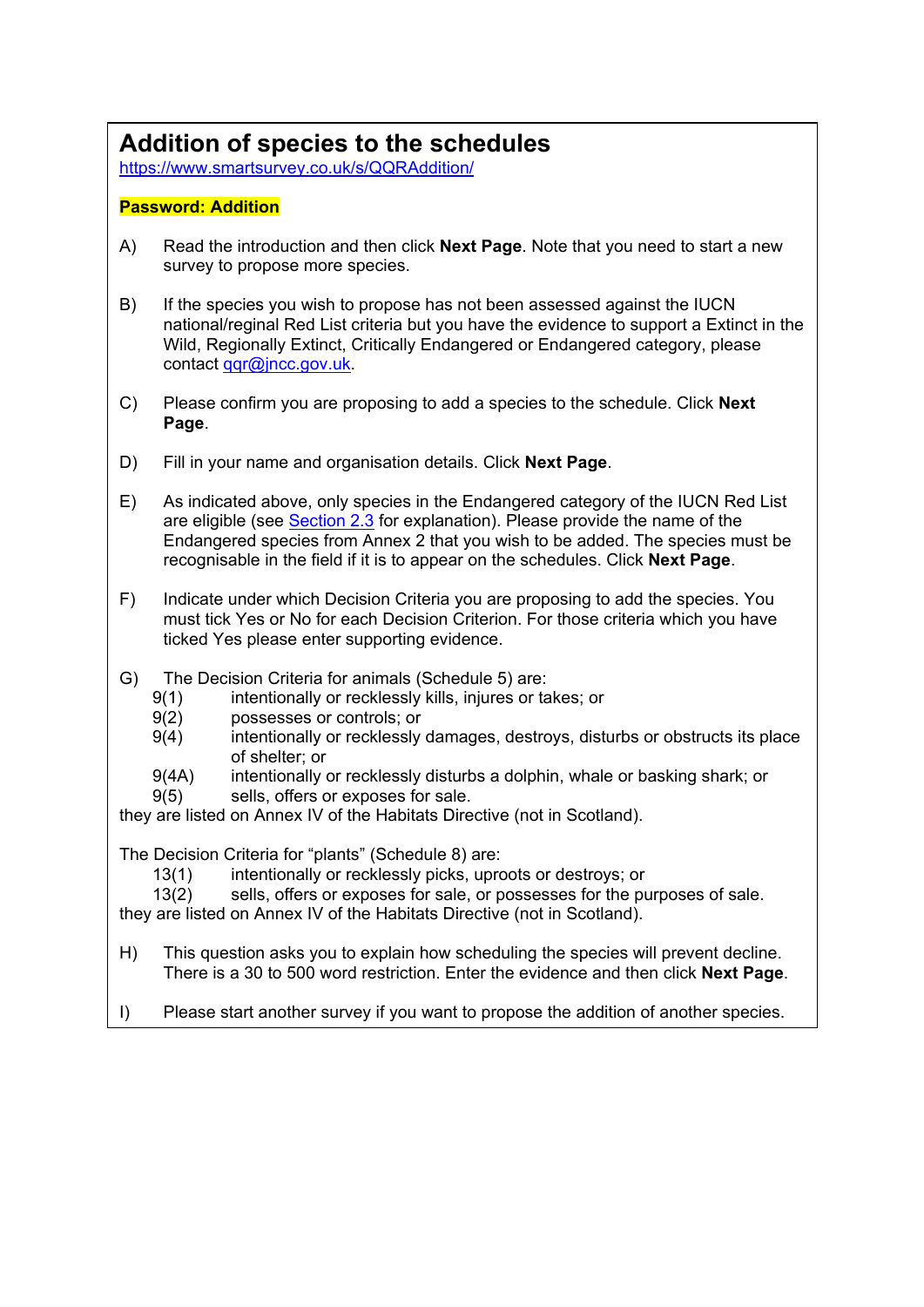### **Removal of species from the schedules**

<https://www.smartsurvey.co.uk/s/QQR7Removal/>

### **Password: Removal**

- A) Read the introduction and then click **Next Page.** Note that you need to start a new survey to propose more species. Critically Endangered species cannot be removed.
- B) Please confirm you propose to remove a species from a schedule. Click **Next Page**.
- C) Fill in your name and organisation details. Click **Next Page**.
- D) Insert the name and details of the species that you want to propose for removal from the schedule. Click **Next Page**.
- E) Please list the current protection of the species on the schedule. Click **Next Page**.
- F) The justification box is where you need to enter the evidence. Please make sure that you provide sufficient evidence to show that the species will not become threatened if removed from the schedules.
- G) Please start another survey if you want to propose the removal of another species.

**Change in protection status for species on the schedules** <https://www.smartsurvey.co.uk/s/QQR7Regrading/>

### **Password: Regrading**

- A) Read the introduction and then click **Next Page**. Note that you need to start a new survey to propose more species.
- B) Please confirm you are proposing to change (regrade) the protection status of a species on the schedule. Click **Next Page**.
- C) Fill in your name and organisation details. Click **Next Page**.
- D) Insert the name of the species that you want to propose for a change in status (regrade). To start entering the evidence click **Next Page**.
- E) Please list the current protection of the species on the schedule. Click **Next Page** (for reference see the [Schedule 5 & 8 species and protection status](https://jncc.gov.uk/media/5395/schedule-5-8-species-and-protection-status.xlsx) spreadsheet).
- F) Question 7 asks you to show how you are proposing to change the protection status of the species. For example, if a plant has full protection and you propose that there is no longer a market for the sale of it, indicate this by writing: Removal of protection under 13(2)a sale and 13(2)b advertising for sale. Alternatively, if an animal has protection against killing, injuring or taking only but there is now evidence that the animal is being sold, indicate this by adding below: 9(5)a sell, transport, trade, and 9(5)b advertising for sale. Refer to the previous question for the correct terminology. Click **Next Page**.
- G) The justification box is where you need to enter the evidence in support of your proposal. Please make sure that you provide sufficient evidence to show that the species will benefit and not become further threatened if its protection status is changed.
- H) Please start another survey if you want to propose the regrading of another species.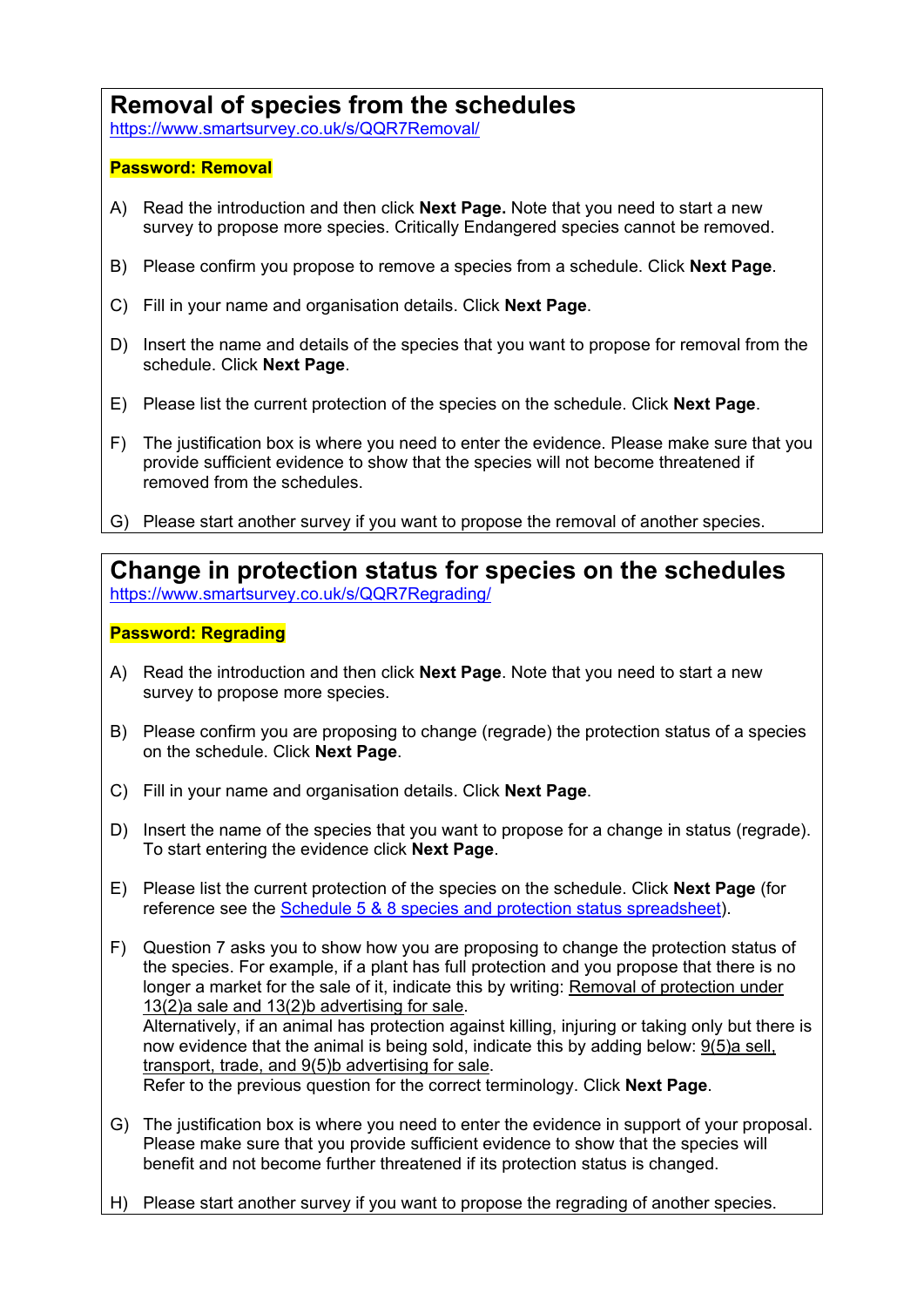### **5. Contact details**

| Ant Maddock   | <b>JNCC</b>           |
|---------------|-----------------------|
| Andy Brown    | Natural England       |
| Liz Halliwell | Natural Resources Wal |
| Sally Blyth   | <b>NatureScot</b>     |

[qqr@jncc.gov.uk](mailto:qqr@jncc.gov.uk)

andy brown@naturalengland.org.uk

les [liz.halliwell@cyfoethnaturiolcymru.gov.uk](mailto:liz.halliwell@cyfoethnaturiolcymru.gov.uk)

[sally.blyth@nature.scot](mailto:sally.blyth@nature.scot)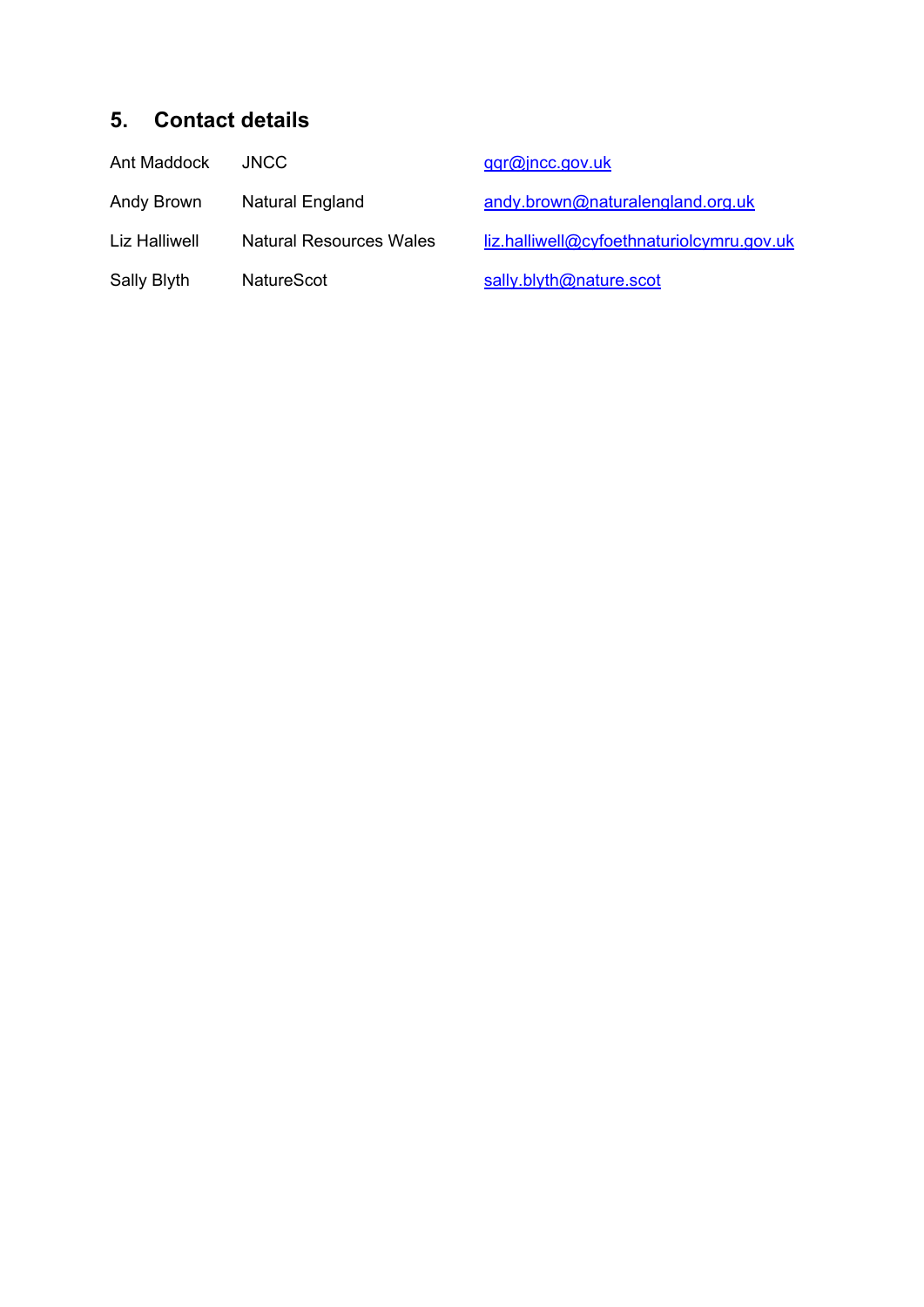

**Figure 1**. Flow chart showing when to use different surveys and the evidence needed for the surveys.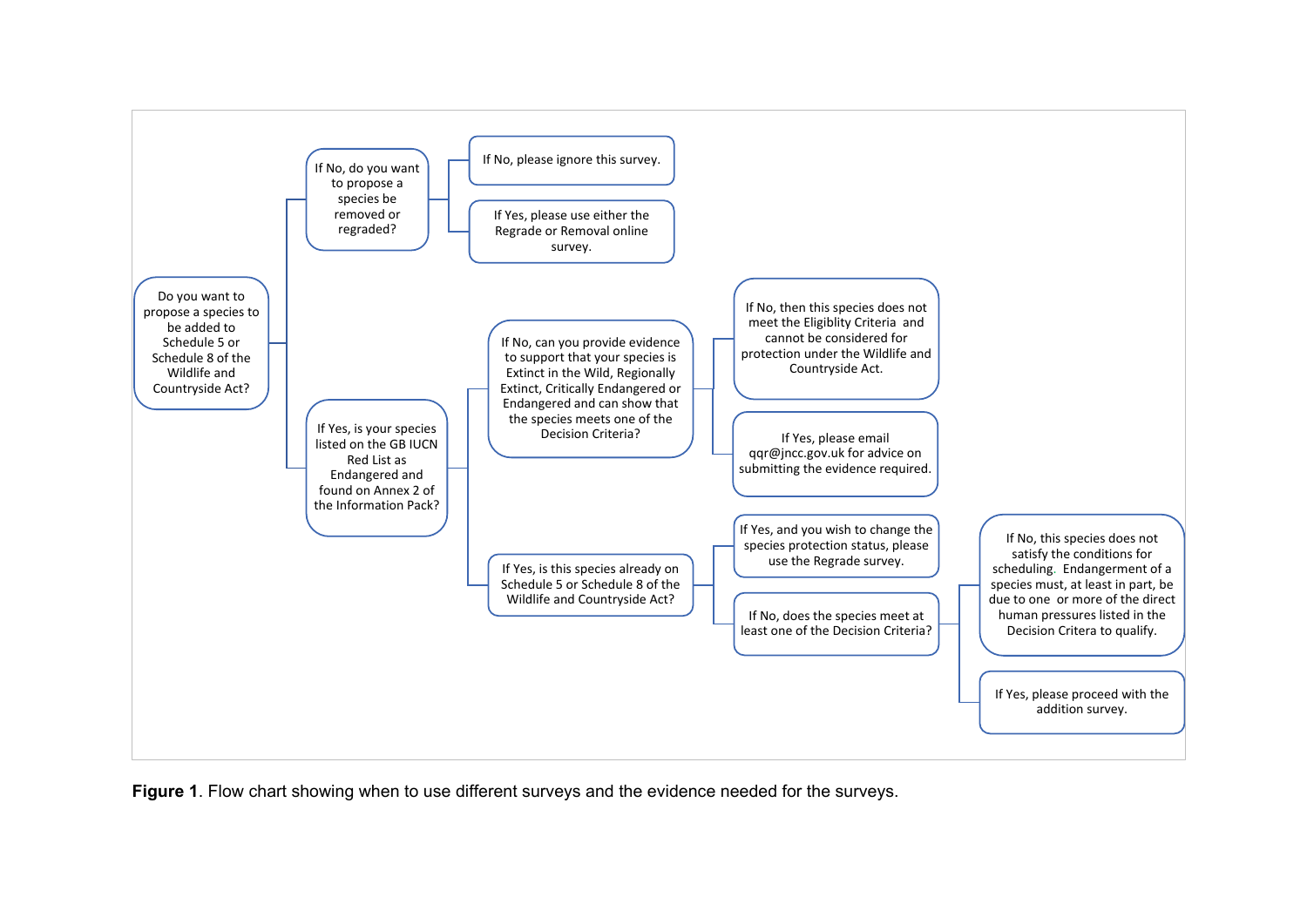**Annex 1. Lists of Critically Endangered (CR) species and European Protected Species (EPS) in Great Britain that will be proposed for listing on to the Schedules automatically. Note that EPS will be proposed for listing on the schedules in England and Wales only, as they are already afforded protection in Scotland through the Habitats Regulations. There is no need to enter any data for the CR species or EPS.**

| Group         | <b>Scientific name</b>       | <b>GB National IUCN</b><br><b>Status</b> |
|---------------|------------------------------|------------------------------------------|
| Amphibian     | Pelophylax lessonae          | CR                                       |
| <b>Beetle</b> | Abdera affinis               | <b>CR</b>                                |
| <b>Beetle</b> | Acupalpus elegans            | <b>CR</b>                                |
| <b>Beetle</b> | Agonum chalconotum           | <b>CR</b>                                |
| <b>Beetle</b> | Agonum scitulum              | <b>CR</b>                                |
| <b>Beetle</b> | Anastrangalia sanguinolenta  | <b>CR</b>                                |
| <b>Beetle</b> | Aphanisticus emarginatus     | <b>CR</b>                                |
| <b>Beetle</b> | Aphodius brevis              | <b>CR</b>                                |
| <b>Beetle</b> | Aphodius quadrimaculatus     | <b>CR</b>                                |
| <b>Beetle</b> | Aphodius subterraneus        | CR                                       |
| <b>Beetle</b> | Apteropdea spelndida         | <b>CR</b>                                |
| <b>Beetle</b> | <b>Bidessus unistriatus</b>  | <b>CR</b>                                |
| <b>Beetle</b> | <b>Brindalus porcicollis</b> | <b>CR</b>                                |
| <b>Beetle</b> | <b>Bromius obscurus</b>      | <b>CR</b>                                |
| <b>Beetle</b> | <b>Bruchidius olivaceus</b>  | <b>CR</b>                                |
| <b>Beetle</b> | Callistus lunatus            | <b>CR</b>                                |
| <b>Beetle</b> | Chaetocnema aerosa           | <b>CR</b>                                |
| <b>Beetle</b> | Chlaenius nitidulus          | <b>CR</b>                                |
| <b>Beetle</b> | Chrysomela tremula           | <b>CR</b>                                |
| <b>Beetle</b> | Copris lunaris               | <b>CR</b>                                |
| <b>Beetle</b> | Cryptocephalus exiguus       | CR                                       |
| <b>Beetle</b> | Curimopsis nigrita           | <b>CR</b>                                |
| <b>Beetle</b> | Dyschirius extensus          | <b>CR</b>                                |
| <b>Beetle</b> | Galeruca laticollis          | <b>CR</b>                                |
| <b>Beetle</b> | Graphoderus zonatus          | <b>CR</b>                                |
| <b>Beetle</b> | Haliplus furcatus            | <b>CR</b>                                |
| Beetle        | Haliplus varius              | <b>CR</b>                                |
| <b>Beetle</b> | Harpalus cupreus             | <b>CR</b>                                |
| <b>Beetle</b> | Heptaulacus testudinarius    | <b>CR</b>                                |
| <b>Beetle</b> | Ilybius wasastjernae         | <b>CR</b>                                |
| <b>Beetle</b> | Labidostomis tridentata      | <b>CR</b>                                |
| <b>Beetle</b> | Laccophilus poecilus         | <b>CR</b>                                |
| <b>Beetle</b> | Longitarsus aeruginosus      | <b>CR</b>                                |
| <b>Beetle</b> | Longitarsus longiseta        | CR                                       |
| <b>Beetle</b> | Lyctus linearis              | CR                                       |
| <b>Beetle</b> | Oberea oculata               | <b>CR</b>                                |
| <b>Beetle</b> | Ophonus subsinuatus          | <b>CR</b>                                |

#### **National/Regional Critically Endangered (IUCN status CR) species in Great Britain**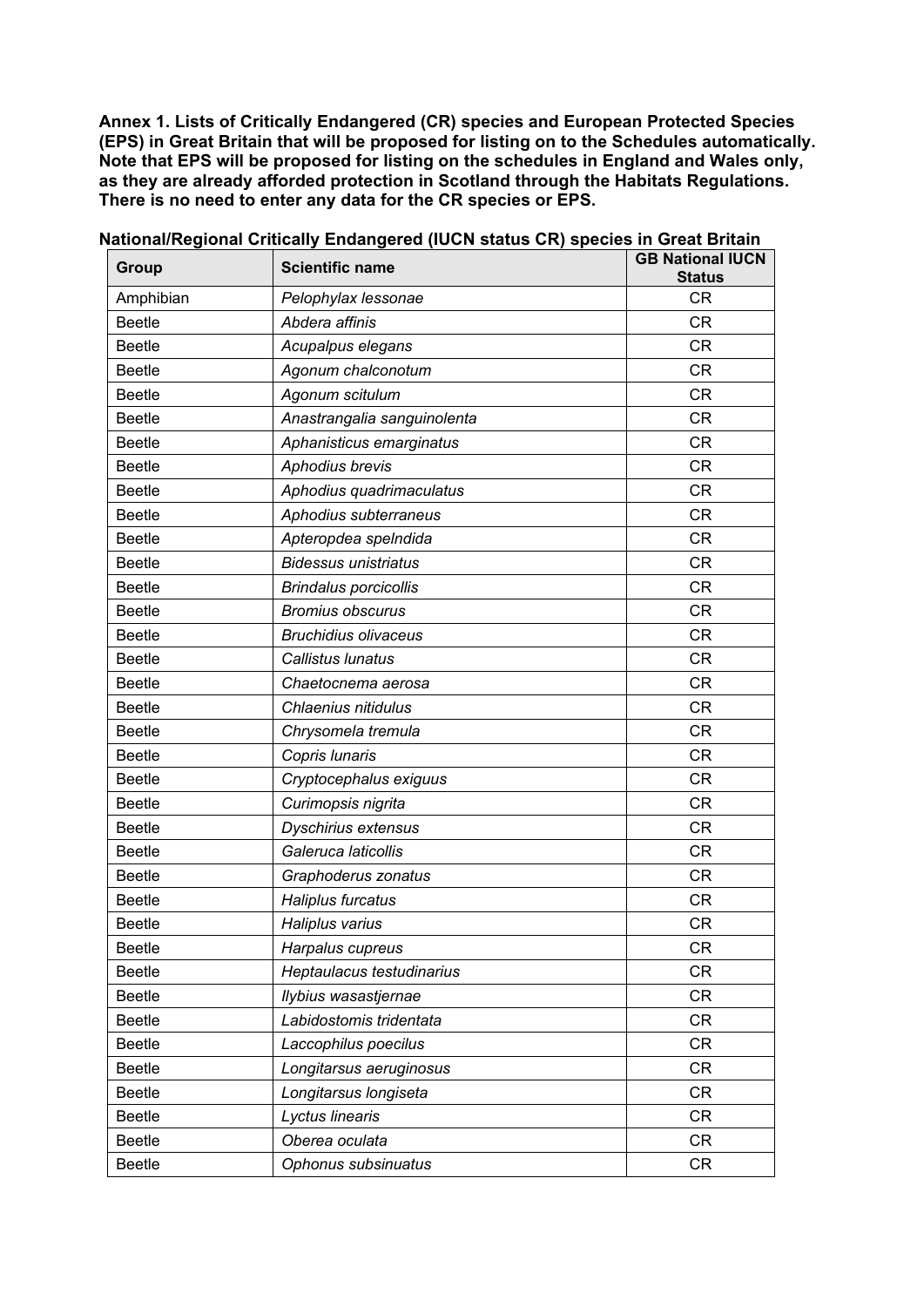| Group            | <b>Scientific name</b>        | <b>GB National IUCN</b><br><b>Status</b> |
|------------------|-------------------------------|------------------------------------------|
| <b>Beetle</b>    | Psylliodes hyoscyami          | <b>CR</b>                                |
| <b>Beetle</b>    | Psylliodes luridipennis       | <b>CR</b>                                |
| <b>Beetle</b>    | <b>Pterostichus aterrimus</b> | <b>CR</b>                                |
| <b>Beetle</b>    | Sericoda quadripunctata       | <b>CR</b>                                |
| <b>Beetle</b>    | Silpha carinata               | <b>CR</b>                                |
| <b>Beetle</b>    | Smaragdina affinis            | <b>CR</b>                                |
| <b>Beetle</b>    | Tachinus bipustulatus         | <b>CR</b>                                |
| <b>Bryophyte</b> | Aplodon wormskioldii          | <b>CR</b>                                |
| Bryophyte        | Atrichum angustatum*          | <b>CR</b>                                |
| Bryophyte        | Bartramia strictia            | <b>CR</b>                                |
| <b>Bryophyte</b> | Bruchia vogesiaca             | <b>CR</b>                                |
| Bryophyte        | Bryum schleicheri             | <b>CR</b>                                |
| Bryophyte        | Cephaloziella dentata         | <b>CR</b>                                |
| Bryophyte        | Ceratodon x conicus           | <b>CR</b>                                |
| Bryophyte        | Didymodon glaucus             | <b>CR</b>                                |
| Bryophyte        | Grimmia anodon                | <b>CR</b>                                |
| Bryophyte        | Hygrohypnum styriacum         | <b>CR</b>                                |
| Bryophyte        | Liochlaena lanceolata         | <b>CR</b>                                |
| Bryophyte        | Pseudoleskeella nervosa       | <b>CR</b>                                |
| <b>Bryophyte</b> | Rhynchostegium rotundifolium  | <b>CR</b>                                |
| Bryophyte        | Seligeria carniolica          | <b>CR</b>                                |
| Bryophyte        | Tayloria tenuis               | <b>CR</b>                                |
| Bryophyte        | Weissia multicapsularis       | <b>CR</b>                                |
| <b>Bug</b>       | Arenocoris waltlii            | <b>CR</b>                                |
| <b>Bug</b>       | Chlorochroa juniperina        | <b>CR</b>                                |
| <b>Bug</b>       | Elasmucha ferrugata           | <b>CR</b>                                |
| Bug              | Geotomus punctulatus          | <b>CR</b>                                |
| <b>Bug</b>       | Saldula setulosa              | <b>CR</b>                                |
| <b>Butterfly</b> | Argynnis adippe               | <b>CR</b>                                |
| <b>Butterfly</b> | Phengaris arion               | <b>CR</b>                                |
| Caddisfly        | Agrypnetes crassicornis       | <b>CR</b>                                |
| Caddisfly        | Glossosoma intermedium        | <b>CR</b>                                |
| Caddisfly        | Hydropsyche bulgaromanorum    | <b>CR</b>                                |
| Caddisfly        | Hydropsyche exocellata        | <b>CR</b>                                |
| Caddisfly        | Ironoquia dubia               | <b>CR</b>                                |
| Caddisfly        | Limnephilus pati              | <b>CR</b>                                |
| <b>Fly</b>       | <b>Blera fallax</b>           | <b>CR</b>                                |
| <b>Fly</b>       | Callomyia elegans             | <b>CR</b>                                |
| <b>Fly</b>       | Chrysotus monochaetus         | <b>CR</b>                                |
| <b>Fly</b>       | Cyrturella albosetosa         | <b>CR</b>                                |
| <b>Fly</b>       | Dolchopus latipennis          | <b>CR</b>                                |
| <b>Fly</b>       | Eristalis cryptarum           | <b>CR</b>                                |
| <b>Fly</b>       | Myolepta potens               | CR                                       |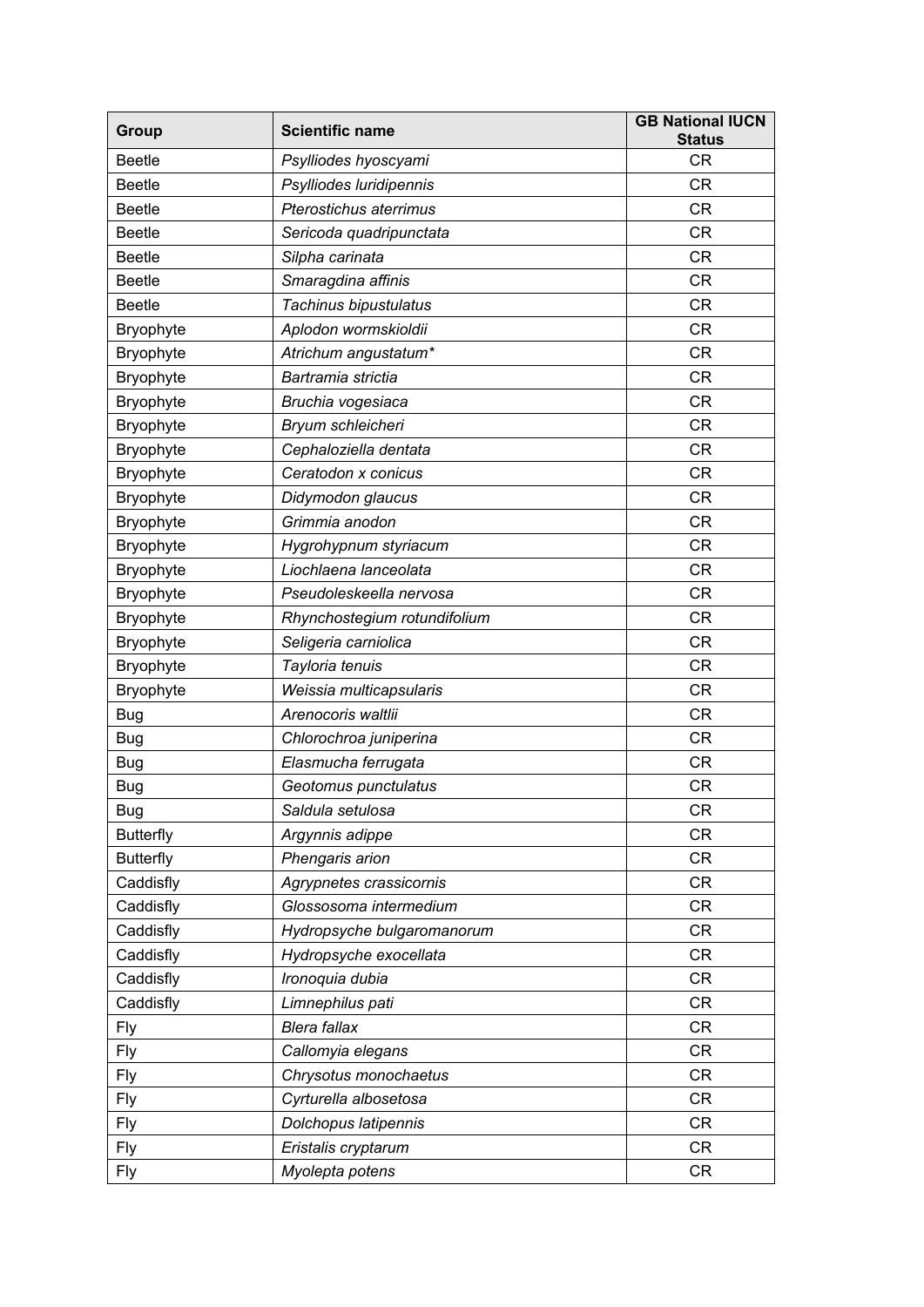| <b>Group</b> | <b>Scientific name</b>        | <b>GB National IUCN</b><br><b>Status</b> |
|--------------|-------------------------------|------------------------------------------|
| Fly          | Neoitamus cothurnatus         | <b>CR</b>                                |
| Fly          | Neomochtherus pallipes        | <b>CR</b>                                |
| <b>Fly</b>   | Odontomyia hydroleon          | <b>CR</b>                                |
| <b>Fly</b>   | Ortochile nigrocoerulea       | <b>CR</b>                                |
| <b>Fly</b>   | Paragus albifrons             | <b>CR</b>                                |
| Fly          | Sciapus heteropygus           | <b>CR</b>                                |
| <b>Fly</b>   | Tachytrechus ripicola         | <b>CR</b>                                |
| <b>Fly</b>   | Villa venusta                 | <b>CR</b>                                |
| Lichen       | Bacidia subturgidula          | <b>CR</b>                                |
| Lichen       | Bactrospora dryina            | <b>CR</b>                                |
| Lichen       | Bellemerea alpina             | <b>CR</b>                                |
| Lichen       | <b>Brodoa intestiniformis</b> | <b>CR</b>                                |
| Lichen       | Bryoria smithii               | <b>CR</b>                                |
| Lichen       | <b>Buellia</b> asterella      | <b>CR</b>                                |
| Lichen       | <b>Buellia insignis</b>       | <b>CR</b>                                |
| Lichen       | Buellia papillata             | <b>CR</b>                                |
| Lichen       | Calicium adspersum            | <b>CR</b>                                |
| Lichen       | Calicium corynellum           | <b>CR</b>                                |
| Lichen       | Calicium diploellum           | <b>CR</b>                                |
| Lichen       | Calicium hyperelloides        | <b>CR</b>                                |
| Lichen       | Caloplaca atroflava           | <b>CR</b>                                |
| Lichen       | Caloplaca nivalis             | <b>CR</b>                                |
| Lichen       | Catapyrenium psoromoides      | <b>CR</b>                                |
| Lichen       | Chaenotheca phaeocephala      | <b>CR</b>                                |
| Lichen       | Cladonia botrytes             | <b>CR</b>                                |
| Lichen       | Cladonia mediterranea         | <b>CR</b>                                |
| Lichen       | Cladonia peziziformis         | <b>CR</b>                                |
| Lichen       | Cyphelium trachylioides       | CR                                       |
| Lichen       | Diploschistes actinostomus    | <b>CR</b>                                |
| Lichen       | Endocarpon pallidulum         | <b>CR</b>                                |
| Lichen       | Enterographa elaborata        | <b>CR</b>                                |
| Lichen       | Gyalidea roseola              | <b>CR</b>                                |
| Lichen       | Heterodermia speciosa         | <b>CR</b>                                |
| Lichen       | Involucropyrenium waltheri    | <b>CR</b>                                |
| Lichen       | Lecanora achariana            | <b>CR</b>                                |
| Lichen       | Melanelixia subargentifera    | <b>CR</b>                                |
| Lichen       | Mycobilimbia carneoalbida     | <b>CR</b>                                |
| Lichen       | Parmotrema robustum           | <b>CR</b>                                |
| Lichen       | Peltigera lepidophora         | <b>CR</b>                                |
| Lichen       | Pertusaria bryontha           | <b>CR</b>                                |
| Lichen       | Placidiopsis pseudocinerea    | <b>CR</b>                                |
| Lichen       | Porina effilata               | <b>CR</b>                                |
| Lichen       | Porpidia lowiana              | <b>CR</b>                                |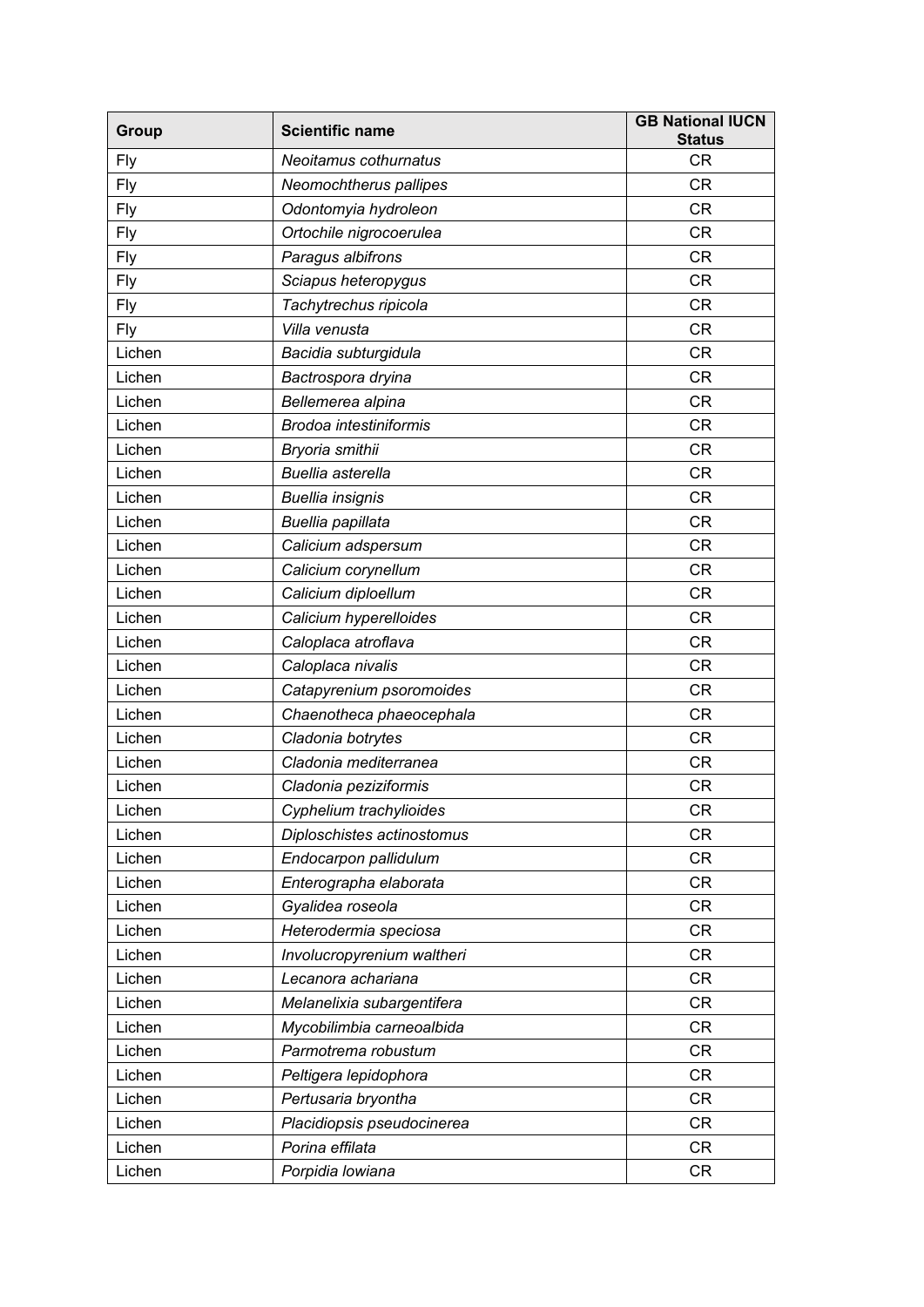| <b>Group</b>    | <b>Scientific name</b>           | <b>GB National IUCN</b><br><b>Status</b> |
|-----------------|----------------------------------|------------------------------------------|
| Lichen          | Pseudocyphellaria aurata         | <b>CR</b>                                |
| Lichen          | Psora globifera                  | <b>CR</b>                                |
| Lichen          | Pyrenula dermatodes              | <b>CR</b>                                |
| Lichen          | Ramonia nigra                    | <b>CR</b>                                |
| Lichen          | Rimularia sphacelata             | <b>CR</b>                                |
| Lichen          | Squamarina lentigera             | <b>CR</b>                                |
| Lichen          | Teloschistes chrysophthalmus     | <b>CR</b>                                |
| Lichen          | Thelenella modesta               | <b>CR</b>                                |
| Lichen          | Toninia physaroides              | <b>CR</b>                                |
| Lichen          | Verrucaria xyloxena              | <b>CR</b>                                |
| Mollusc         | Heleobia stagnorum               | <b>CR</b>                                |
| Mollusc         | Margaritifera margaritifera      | <b>CR</b>                                |
| Mollusc         | Myxas glutinosa                  | <b>CR</b>                                |
| Mollusc         | Sphaerium solidum                | <b>CR</b>                                |
| Orthopteran     | Gryllotalpa gryllotalpa          | <b>CR</b>                                |
| Spider          | Alopecosa fabrilis               | CR                                       |
| Spider          | Altella lucida                   | <b>CR</b>                                |
| Spider          | Aulonia albimana                 | <b>CR</b>                                |
| Spider          | Centromerus albidus              | <b>CR</b>                                |
| Spider          | Dictyna major                    | <b>CR</b>                                |
| Spider          | Diplocephalus connatus           | <b>CR</b>                                |
| Spider          | Enoplognatha oelandica           | <b>CR</b>                                |
| Spider          | Neon valentulus                  | <b>CR</b>                                |
| Spider          | Orchestina sp.                   | <b>CR</b>                                |
| Spider          | Palliduphantes antroniensis      | <b>CR</b>                                |
| Spider          | Pistius truncatus                | <b>CR</b>                                |
| Spider          | Robertus scoticus                | <b>CR</b>                                |
| Spider          | Sitticus distinguendus           | CR                                       |
| Spider          | Thanatus formicinus              | <b>CR</b>                                |
| Spider          | Typhochrestus simoni             | <b>CR</b>                                |
| Spider          | Walckenaeria corniculans         | <b>CR</b>                                |
| Spider          | Zora armillata                   | <b>CR</b>                                |
| Spider          | Zora silvestris                  | <b>CR</b>                                |
| Stonefly        | Isogenus nubecula                | <b>CR</b>                                |
| Vascular plants | Alisma gramineum                 | CR.                                      |
| Vascular plants | Armeria maritima subsp. elongata | <b>CR</b>                                |
| Vascular plants | Atriplex pedunculata             | <b>CR</b>                                |
| Vascular plants | Bupleurum rotundifolium          | CR                                       |
| Vascular plants | Carex cespitosa                  | <b>CR</b>                                |
| Vascular plants | Cephalanthera rubra              | <b>CR</b>                                |
| Vascular plants | Cotoneaster cambricus            | <b>CR</b>                                |
| Vascular plants | Crepis foetida                   | <b>CR</b>                                |
| Vascular plants | Cypripedium calceolus            | <b>CR</b>                                |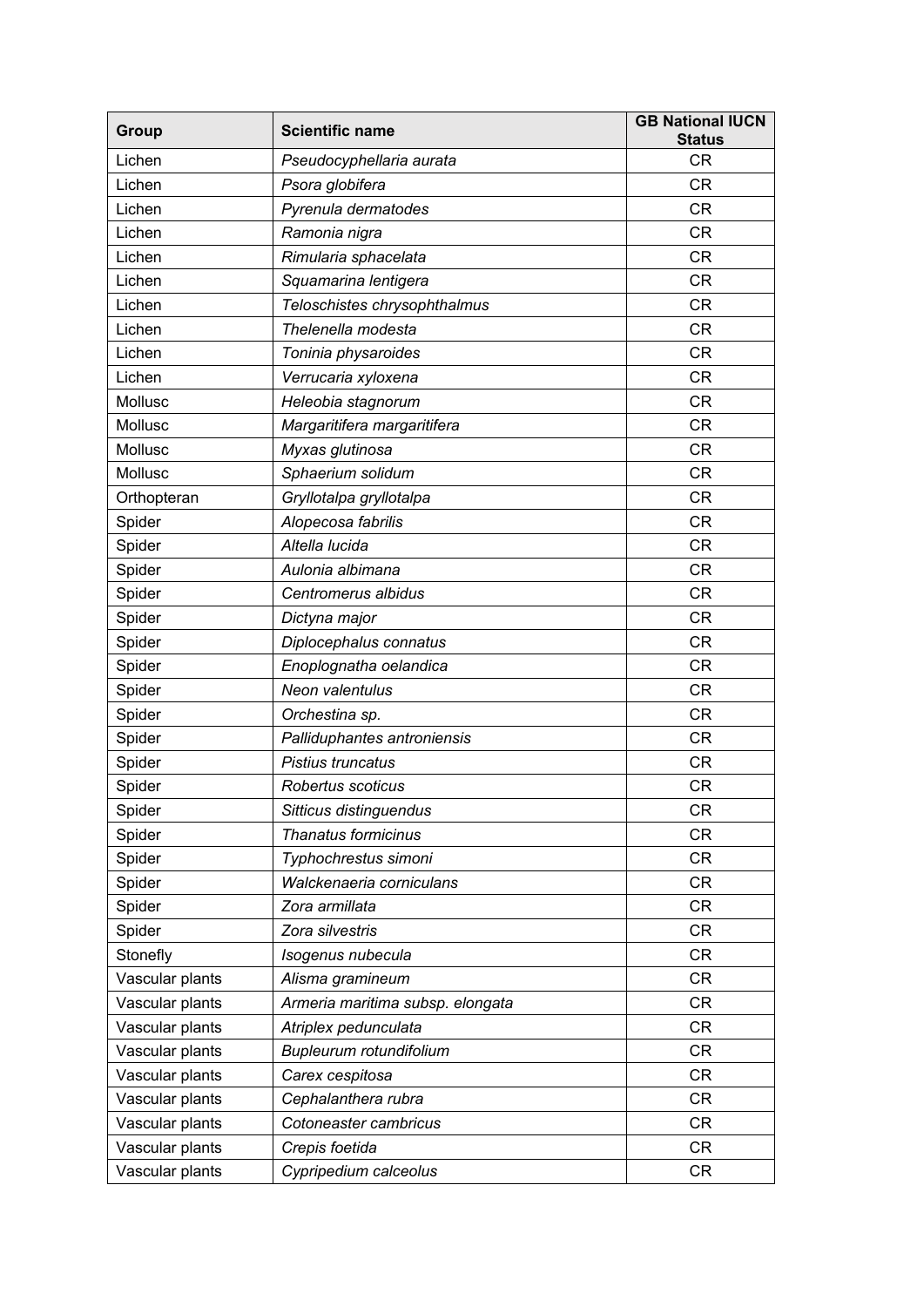| Group           | <b>Scientific name</b>                        | <b>GB National IUCN</b><br><b>Status</b> |
|-----------------|-----------------------------------------------|------------------------------------------|
| Vascular plants | Dactylorhiza incarnata subsp. ochroleuca      | <b>CR</b>                                |
| Vascular plants | Damasonium alisma                             | <b>CR</b>                                |
| Vascular plants | Dryopteris pseudodisjuncta                    | <b>CR</b>                                |
| Vascular plants | Epipogium aphyllum                            | <b>CR</b>                                |
| Vascular plants | Galeopsis angustifolia                        | <b>CR</b>                                |
| Vascular plants | Galium tricornutum                            | <b>CR</b>                                |
| Vascular plants | Gentianopsis ciliata                          | <b>CR</b>                                |
| Vascular plants | Jacobaea paludosa                             | <b>CR</b>                                |
| Vascular plants | Juniperus communis subsp. hemisphaerica       | <b>CR</b>                                |
| Vascular plants | Lolium temulentum                             | <b>CR</b>                                |
| Vascular plants | Luzula pallescens                             | <b>CR</b>                                |
| Vascular plants | Oxybasis urbica                               | <b>CR</b>                                |
| Vascular plants | Ranunculus arvensis                           | <b>CR</b>                                |
| Vascular plants | Ranunculus ophioglossifolius                  | <b>CR</b>                                |
| Vascular plants | Scandix pecten-veneris                        | <b>CR</b>                                |
| Vascular plants | Schoenoplectus triqueter                      | <b>CR</b>                                |
| Vascular plants | Scleranthus perennis subsp. perennis          | <b>CR</b>                                |
| Vascular plants | Serapias lingua                               | <b>CR</b>                                |
| Vascular plants | Sorbus aria x bristoliensis (S. x houstoniae) | <b>CR</b>                                |
| Vascular plants | Sorbus aria x eminens (S. x robertsonii)      | <b>CR</b>                                |
| Vascular plants | Sorbus arvonicola                             | <b>CR</b>                                |
| Vascular plants | Sorbus aucuparia x leyana (S. x motleyi)      | <b>CR</b>                                |
| Vascular plants | Sorbus avonensis                              | <b>CR</b>                                |
| Vascular plants | Sorbus cheddarensis                           | <b>CR</b>                                |
| Vascular plants | Sorbus domestica                              | <b>CR</b>                                |
| Vascular plants | Sorbus eminentoides                           | <b>CR</b>                                |
| Vascular plants | Sorbus evansii                                | <b>CR</b>                                |
| Vascular plants | Sorbus greenii                                | <b>CR</b>                                |
| Vascular plants | Sorbus leyana                                 | <b>CR</b>                                |
| Vascular plants | Sorbus parviloba                              | <b>CR</b>                                |
| Vascular plants | Sorbus pseudofennica                          | <b>CR</b>                                |
| Vascular plants | Sorbus pseudomeinichii                        | <b>CR</b>                                |
| Vascular plants | Sorbus richii                                 | CR.                                      |
| Vascular plants | Sorbus rupicoloides                           | <b>CR</b>                                |
| Vascular plants | Sorbus saxicola                               | <b>CR</b>                                |
| Vascular plants | Sorbus spectans                               | <b>CR</b>                                |
| Vascular plants | Sorbus stirtoniana                            | <b>CR</b>                                |
| Vascular plants | Sorbus vexans                                 | <b>CR</b>                                |
| Vascular plants | Sorbus whiteana                               | <b>CR</b>                                |
| Vascular plants | Teucrium chamaedrys                           | <b>CR</b>                                |
| Vascular plants | Veronica triphyllos                           | <b>CR</b>                                |
| Vascular plants | Viola stagnina                                | CR                                       |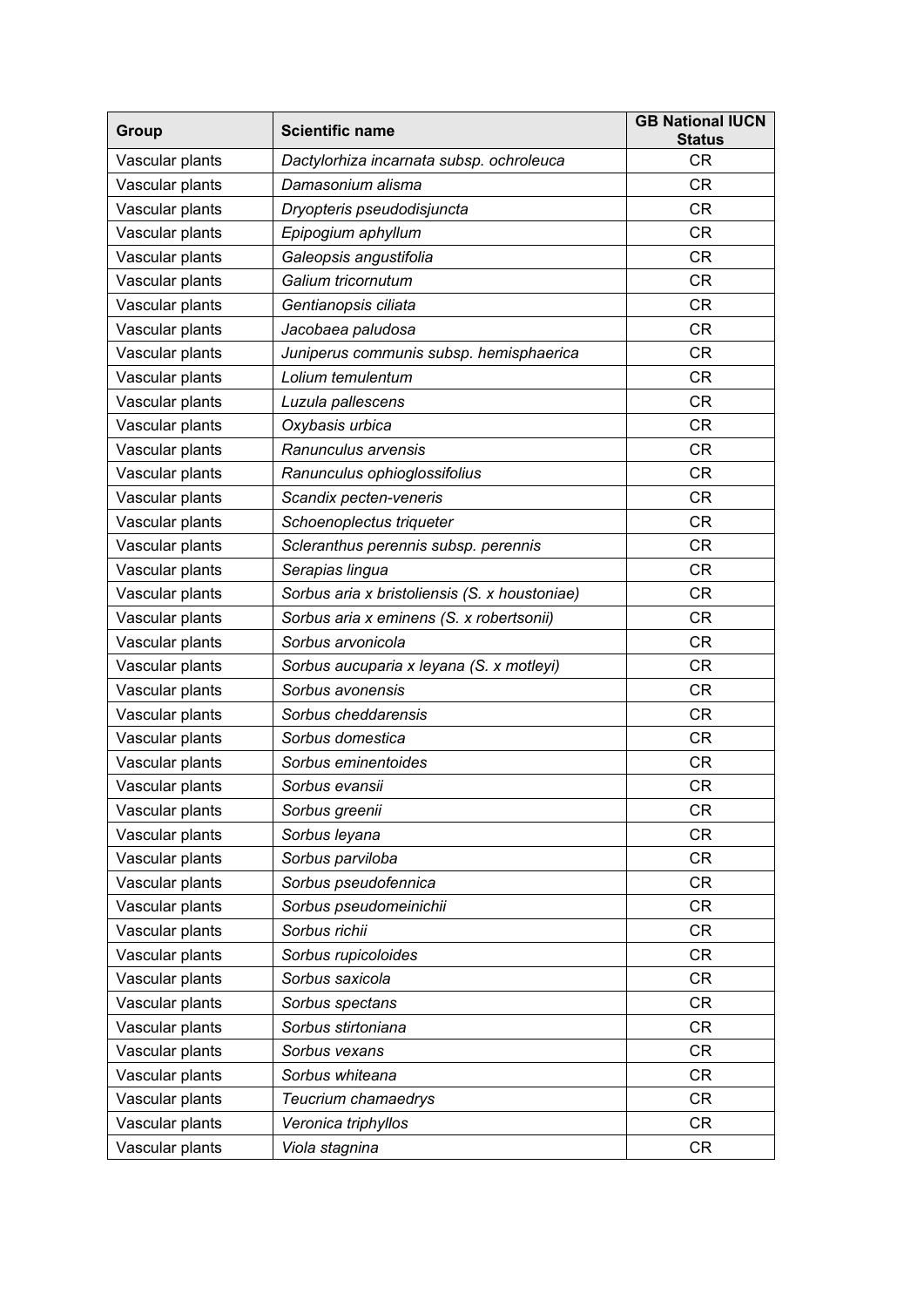#### **List of European Protected Species (EPS).**

Several species were included in the previous versions of the EPS list in error and have been corrected as follows:

Version 2.1 of the Information Pack: four reptiles removed from the EPS list – adder *Vipera berus,* grass snake *Natrix helvetica*, viviparous lizard *Zootoca vivipara* and slow-worm *Anguis fragilis*.

Version 2.2 of the Information Pack: two seals removed from the EPS list – harbour seal *Phoca vituline* and grey seal *Halichoerus grypus*.

| <b>Scientific name</b>     | <b>Common name</b>             | <b>Broad group</b>         | <b>EPS</b> |
|----------------------------|--------------------------------|----------------------------|------------|
| Epidalea calamita          | Natterjack toad                | Amphibian                  | <b>EPS</b> |
| Pelophylax lessonae        | Pool frog                      | Amphibian                  | <b>EPS</b> |
| Triturus cristatus         | <b>Warty Newt</b>              | Amphibian                  | <b>EPS</b> |
| Acipenser sturio           | Sturgeon                       | Bony fish (Actinopterygii) | <b>EPS</b> |
| Austropotamobius pallipes  | Freshwater crayfish            | Crustacean                 | <b>EPS</b> |
| Trichomanes speciosum      | Killarney fern                 | Fern                       | <b>EPS</b> |
| Apium repens               | Creeping marshwort             | Flowering plant            | <b>EPS</b> |
| Cypripedium calceolus      | Lady's slipper orchid          | Flowering plant            | <b>EPS</b> |
| Gentianella anglica        | Early Gentian                  | Flowering plant            | <b>EPS</b> |
| Liparis loeselii           | Fen Orchid                     | Flowering plant            | <b>EPS</b> |
| Luronium natans            | <b>Floating Water-Plantain</b> | Flowering plant            | <b>EPS</b> |
| Najas flexilis             | <b>Slender Naiad</b>           | Flowering plant            | <b>EPS</b> |
| <b>Rumex rupestris</b>     | Shore Dock                     | Flowering plant            | <b>EPS</b> |
| Saxifraga hirculus         | Yellow Marsh Saxifrage         | Flowering plant            | <b>EPS</b> |
| Maculinea arion            | Large blue                     | Insect - butterfly         | <b>EPS</b> |
| Gortyna borelii            | Fisher's estuarine moth        | Insect - moth              | <b>EPS</b> |
| Balaenoptera acutorostrata | Minke whale                    | Marine mammal              | <b>EPS</b> |
| Balaenoptera borealis      | Sei whale                      | Marine mammal              | <b>EPS</b> |
| Balaenoptera musculus      | <b>Blue whale</b>              | Marine mammal              | <b>EPS</b> |
| Balaenoptera physalus      | Fin whale                      | Marine mammal              | <b>EPS</b> |
| Delphinapterus leucas      | White whale                    | Marine mammal              | <b>EPS</b> |
| Delphinus delphis          | Common dolphin                 | Marine mammal              | <b>EPS</b> |
| Globicephala melas         | Long-finned pilot whale        | Marine mammal              | <b>EPS</b> |
| Grampus griseus            | Risso's dolphin                | Marine mammal              | <b>EPS</b> |
| Hyperoodon ampullatus      | Northern bottlenose whale      | Marine mammal              | <b>EPS</b> |
| Kogia breviceps            | Pygmy sperm whale              | Marine mammal              | <b>EPS</b> |
| Lagenorhynchus acutus      | <b>White-Sided Dolphin</b>     | Marine mammal              | <b>EPS</b> |
| Lagenorhynchus albirostris | White-Beaked Dolphin           | Marine mammal              | <b>EPS</b> |
| Megaptera novaeangliae     | Humpback Whale                 | Marine mammal              | <b>EPS</b> |
| Mesoplodon bidens          | Sowerby's Beaked Whale         | Marine mammal              | <b>EPS</b> |
| Monodon monoceros          | Narwhal                        | Marine mammal              | <b>EPS</b> |
| Odobenus rosmarus          | Walrus                         | Marine mammal              | <b>EPS</b> |
| Orcinus orca               | Killer Whale                   | Marine mammal              | <b>EPS</b> |
| Phocoena phocoena          | Harbour porpoise               | Marine mammal              | <b>EPS</b> |
| Physeter macrocephalus     | Sperm whale                    | Marine mammal              | <b>EPS</b> |
| Stenella coeruleoalba      | <b>Striped Dolphin</b>         | Marine mammal              | <b>EPS</b> |
| Tursiops truncatus         | Bottlenosed dolphin            | Marine mammal              | <b>EPS</b> |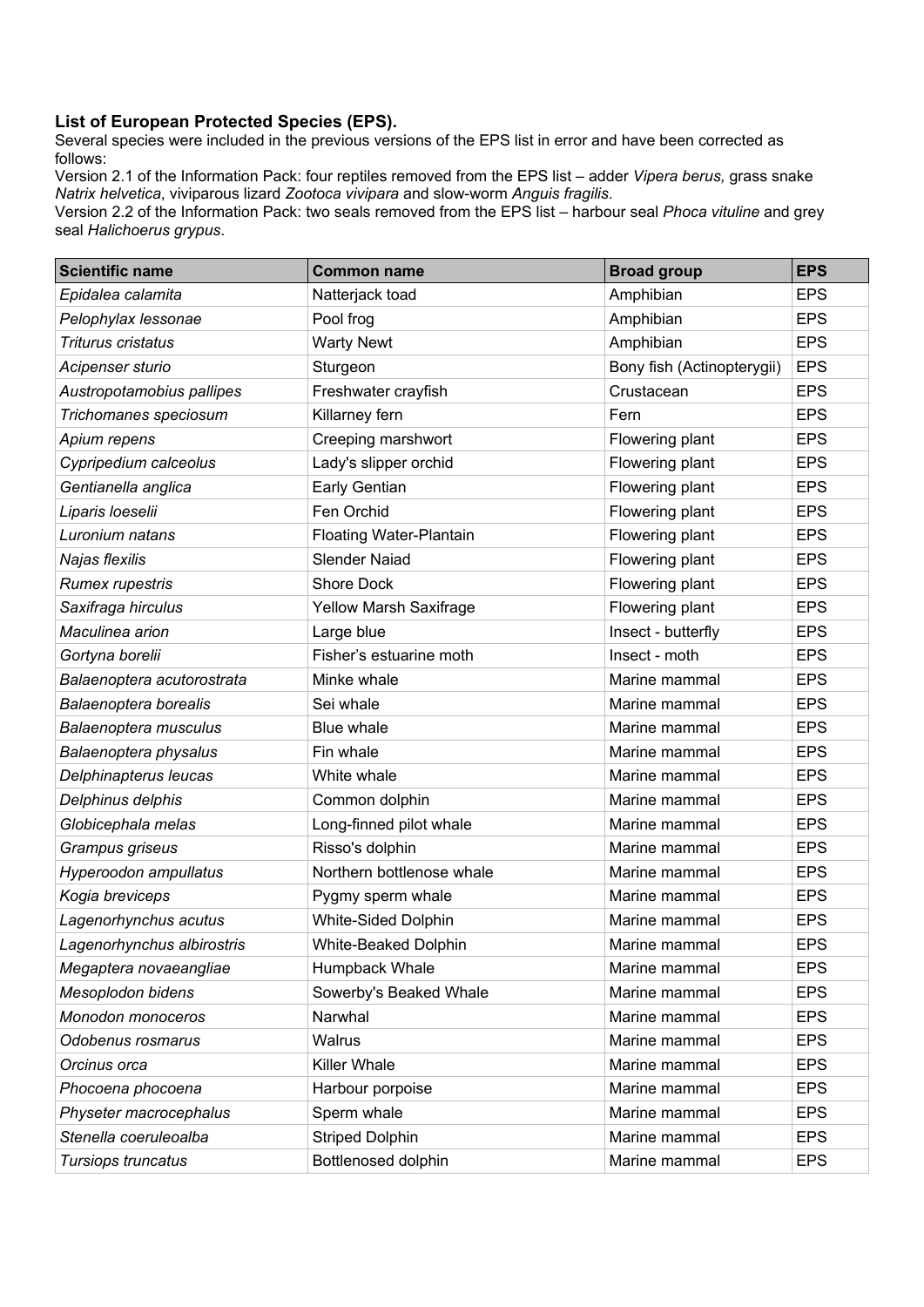| <b>Scientific name</b>                  | <b>Common name</b>         | <b>Broad group</b>        | <b>EPS</b> |
|-----------------------------------------|----------------------------|---------------------------|------------|
| Ziphius cavirostris                     | Cuvier's beaked whale      | Marine mammal             | <b>EPS</b> |
| Anisus (Disculifer) vorticulus          | <b>Ramshorn Snail</b>      | Mollusc                   | <b>EPS</b> |
| Caretta caretta                         | Loggerhead turtle          | Reptile                   | <b>EPS</b> |
| Chelonia mydas                          | Green turtle               | Reptile                   | <b>EPS</b> |
| Coronella austriaca                     | Smooth Snake               | Reptile                   | <b>EPS</b> |
| Dermochelys coriacea                    | Leatherback Turtle         | Reptile                   | <b>EPS</b> |
| Eretmochelys imbricata                  | Hawksbill turtle           | Reptile                   | <b>EPS</b> |
| Lacerta agilis                          | Sand lizard                | Reptile                   | <b>EPS</b> |
| Lepidochelys kempii                     | Kemp's Ridley turtle       | Reptile                   | <b>EPS</b> |
| Lepidochelys olivacea                   | Olive Ridley turtle        | Reptile                   | <b>EPS</b> |
| Natator depressus                       | Flatback turtle            | Reptile                   | <b>EPS</b> |
| Barbastella barbastellus                | Barbastelle bat            | <b>Terrestrial mammal</b> | <b>EPS</b> |
| Eptesicus serotinus                     | Serotine bat               | <b>Terrestrial mammal</b> | <b>EPS</b> |
| <b>Felis silvestris</b>                 | Wild cat                   | <b>Terrestrial mammal</b> | <b>EPS</b> |
| Lutra lutra                             | Otter                      | <b>Terrestrial mammal</b> | <b>EPS</b> |
| Muscardinus avellanarius                | Hazel dormouse             | <b>Terrestrial mammal</b> | <b>EPS</b> |
| Myotis alcathoe                         | Alcathoe bat               | <b>Terrestrial mammal</b> | <b>EPS</b> |
| Myotis bechsteinii                      | Bechstein's bat            | <b>Terrestrial mammal</b> | <b>EPS</b> |
| Myotis brandtii                         | Brandt's bat               | <b>Terrestrial mammal</b> | <b>EPS</b> |
| Myotis daubentonii                      | Daubenton's bat            | <b>Terrestrial mammal</b> | <b>EPS</b> |
| Myotis myotis                           | Greater Mouse-Eared bat    | <b>Terrestrial mammal</b> | <b>EPS</b> |
| Myotis mystacinus                       | Whiskered bat              | <b>Terrestrial mammal</b> | <b>EPS</b> |
| Myotis nattereri                        | Natterer's bat             | <b>Terrestrial mammal</b> | <b>EPS</b> |
| Nyctalus leisleri                       | Leisler's bat              | <b>Terrestrial mammal</b> | <b>EPS</b> |
| Nyctalus noctula                        | Noctule bat                | <b>Terrestrial mammal</b> | <b>EPS</b> |
| Pipistrellus kuhlii                     | Kuhl's pipistrelle bat     | <b>Terrestrial mammal</b> | <b>EPS</b> |
| Pipistrellus nathusii                   | Nathusius' pipistrelle bat | <b>Terrestrial mammal</b> | <b>EPS</b> |
| Pipistrellus pipistrellus sensu lato    | Pipistrelle bat            | <b>Terrestrial mammal</b> | <b>EPS</b> |
| Pipistrellus pipistrellus sensu stricto | Pipistrelle bat            | <b>Terrestrial mammal</b> | <b>EPS</b> |
| Pipistrellus pygmaeus                   | Pipistrelle bat            | <b>Terrestrial mammal</b> | <b>EPS</b> |
| Plecotus auritus                        | Brown Long-Eared bat       | Terrestrial mammal        | <b>EPS</b> |
| Plecotus austriacus                     | Grey Long-Eared bat        | <b>Terrestrial mammal</b> | <b>EPS</b> |
| Rhinolophus ferrumequinum               | Greater Horseshoe bat      | Terrestrial mammal        | <b>EPS</b> |
| Rhinolophus hipposideros                | Lesser Horseshoe bat       | <b>Terrestrial mammal</b> | <b>EPS</b> |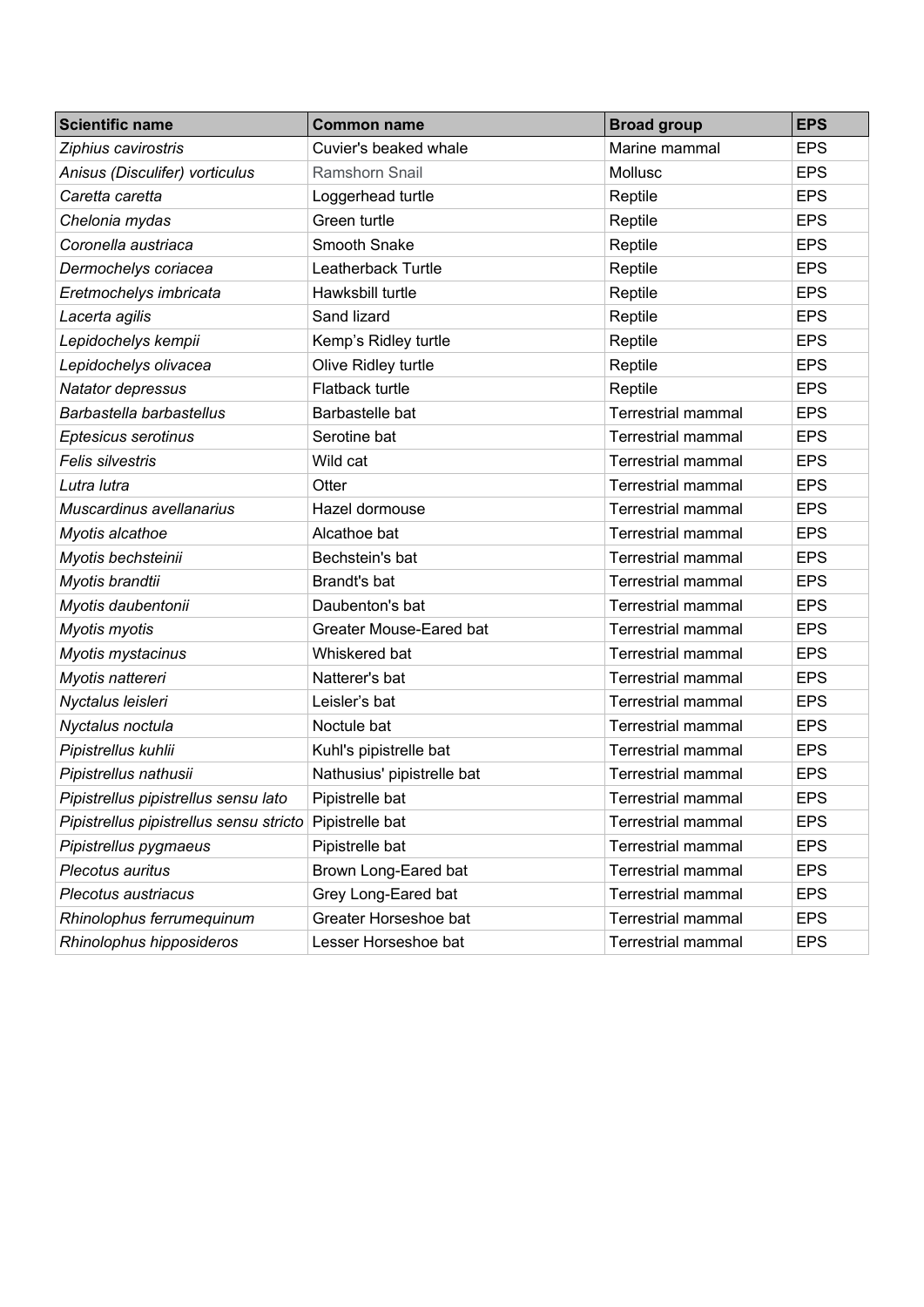#### **Annex 2. National/Regional Endangered species in Great Britain to be evaluated against the Decision Criteria.**

The following amphibian and two reptiles were included in Annex 2 in error in Version 2 of the Information Pack: natterjack toad *Epidalea calamita*, smooth snake *Coronella austriaca,* and sand lizard *Lacerta agilis*. These were removed from version 2.1, as they are EPS, and due to their EPS status, they will automatically be proposed for listing on the schedules.

| <b>Group</b>  | <b>Scientific name</b>        | <b>GB National IUCN</b><br><b>Status</b> |
|---------------|-------------------------------|------------------------------------------|
| <b>Beetle</b> | Aegialia rufa                 | EN                                       |
| <b>Beetle</b> | Agabus brunneus               | EN                                       |
| <b>Beetle</b> | Amara famelica                | EN                                       |
| <b>Beetle</b> | Amara fusca                   | EN                                       |
| <b>Beetle</b> | Amara nitida                  | EN                                       |
| <b>Beetle</b> | Amara quenseli                | EN                                       |
| <b>Beetle</b> | <b>Bradycellus distinctus</b> | EN                                       |
| <b>Beetle</b> | Carabus monilis               | EN                                       |
| <b>Beetle</b> | Cassida denticollis           | EN                                       |
| <b>Beetle</b> | Chrysolina cerealis           | EN                                       |
| <b>Beetle</b> | Chrysolina graminis           | EN                                       |
| <b>Beetle</b> | Chrysolina latecincta         | EN                                       |
| <b>Beetle</b> | Cicindela sylvatica           | EN                                       |
| <b>Beetle</b> | Cryptocephalus coryli         | EN                                       |
| <b>Beetle</b> | Cryptocephalus decemmaculatus | EN                                       |
| <b>Beetle</b> | Cryptocephalus nitidulus      | EN                                       |
| <b>Beetle</b> | Cryptocephalus primarius      | EN                                       |
| <b>Beetle</b> | Cryptocephalus querceti       | EN                                       |
| <b>Beetle</b> | Cryptocephalus sexpunctatus   | EN                                       |
| <b>Beetle</b> | Dibolia cynoglossi            | EN                                       |
| <b>Beetle</b> | Drypta dentata                | EN                                       |
| <b>Beetle</b> | Dyschirius obscurus           | EN                                       |
| <b>Beetle</b> | Erotides cosnardi             | EN                                       |
| <b>Beetle</b> | Eurynebria complanata         | EN                                       |
| <b>Beetle</b> | Gnorimus variabilis           | EN                                       |
| <b>Beetle</b> | Harpalus melancholicus        | EN                                       |
| <b>Beetle</b> | <b>Helophorus laticollis</b>  | EN                                       |
| <b>Beetle</b> | Helophorus tuberculatus       | EN                                       |
| <b>Beetle</b> | Hydraena pulchella            | EN                                       |
| <b>Beetle</b> | Hydroporus necopinatus        | EN                                       |
| <b>Beetle</b> | <b>Hydroporus rufifrons</b>   | EN                                       |
| <b>Beetle</b> | Lebia cruxminor               | EN                                       |
| <b>Beetle</b> | Lebia cyanocephala            | EN                                       |
| <b>Beetle</b> | Leistus montanus              | EN                                       |
| <b>Beetle</b> | Limnebius crinifer            | EN                                       |
| <b>Beetle</b> | Limoniscus violaceus          | EN                                       |

#### **Select from this list to propose species to be added to Schedules 5 or 8.**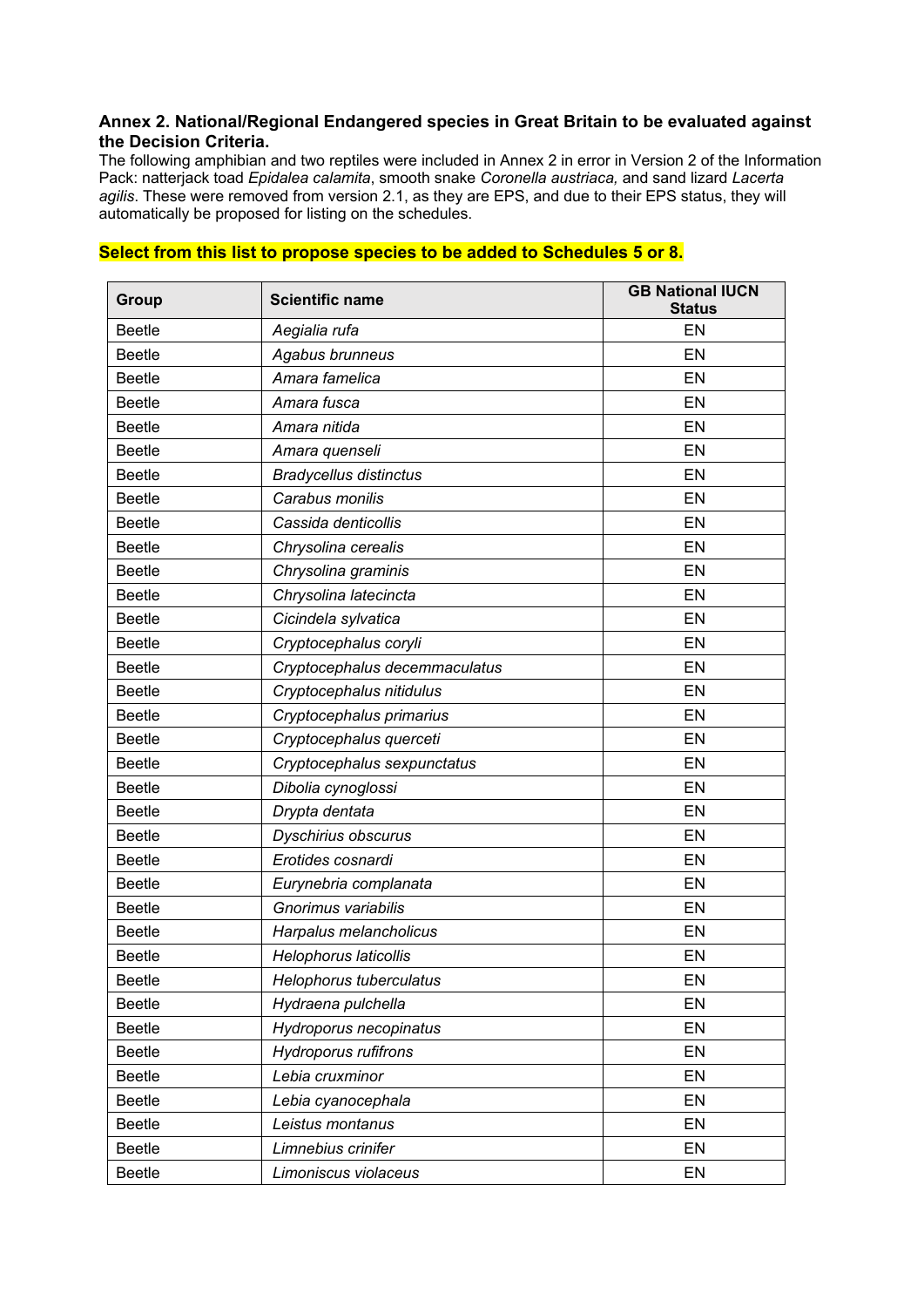| Group                | <b>Scientific name</b>           | <b>GB National IUCN</b><br><b>Status</b> |
|----------------------|----------------------------------|------------------------------------------|
| <b>Beetle</b>        | Longitarsus ferrugineus          | EN                                       |
| <b>Beetle</b>        | Macroplea mutica                 | EN                                       |
| <b>Beetle</b>        | Melanophila acuminata            | EN                                       |
| <b>Beetle</b>        | Normandia nitens                 | EN                                       |
| <b>Beetle</b>        | Ochthebius lenensis              | EN                                       |
| <b>Beetle</b>        | Ophonus cordatus                 | EN                                       |
| <b>Beetle</b>        | Ophonus puncticollis             | EN                                       |
| <b>Beetle</b>        | Ophonus sabulicola               | EN                                       |
| <b>Beetle</b>        | Ophonus stictus                  | EN                                       |
| <b>Beetle</b>        | Ostoma ferrugineum               | EN                                       |
| <b>Beetle</b>        | Oulema erichsoni                 | EN                                       |
| <b>Beetle</b>        | Paracymus aeneus                 | EN                                       |
| <b>Beetle</b>        | Pedostrangalia revestita         | EN                                       |
| <b>Beetle</b>        | Philorhizus sigma                | EN                                       |
| <b>Beetle</b>        | Psylliodes attenuata             | EN                                       |
| <b>Beetle</b>        | Psylliodes sophiae               | EN                                       |
| <b>Beetle</b>        | Ptinus lichenum                  | EN                                       |
| <b>Beetle</b>        | Zeugophora flavicollis           | EN                                       |
| <b>Boletes Fungi</b> | Boletus fechtneri                | EN                                       |
| <b>Boletes Fungi</b> | <b>Boletus fragrans</b>          | EN                                       |
| <b>Boletes Fungi</b> | <b>Boletus pseudoregius</b>      | EN                                       |
| <b>Boletes Fungi</b> | Boletus pseudosulphureus         | EN                                       |
| <b>Boletes Fungi</b> | Buchwaldoboletus sphaerocephalus | EN                                       |
| Bryophyte            | Acaulon triquetrum               | EN                                       |
| Bryophyte            | Adelanthus lindenbergianus       | EN                                       |
| Bryophyte            | Anomodon attenuatus              | EN                                       |
| Bryophyte            | Bryum cyclophyllum               | EN                                       |
| Bryophyte            | Bryum gemmiparum                 | EN                                       |
| Bryophyte            | Bryum salinum                    | EN                                       |
| <b>Bryophyte</b>     | Cephaloziella baumgartneri       | EN                                       |
| Bryophyte            | Cyclodictyon laetevirens         | EN                                       |
| <b>Bryophyte</b>     | Didymodon cordatus               | EN                                       |
| Bryophyte            | Ditrichum cornubicum             | EN                                       |
| Bryophyte            | Ephemerum cohaerens              | EN                                       |
| <b>Bryophyte</b>     | Eurhynchiastrum pulchellum       | EN                                       |
| <b>Bryophyte</b>     | <b>Fissidens curvatus</b>        | EN                                       |
| <b>Bryophyte</b>     | Hygrohypnum polare               | EN                                       |
| <b>Bryophyte</b>     | Hypnum revolutum                 | EN                                       |
| <b>Bryophyte</b>     | Leiocolea rutheana               | EN                                       |
| <b>Bryophyte</b>     | Lejeunea mandonii                | EN                                       |
| Bryophyte            | Micromitrium tenerum             | EN                                       |
| <b>Bryophyte</b>     | Myurella tenerrima               | EN                                       |
| <b>Bryophyte</b>     | Orthotrichum pallens             | EN                                       |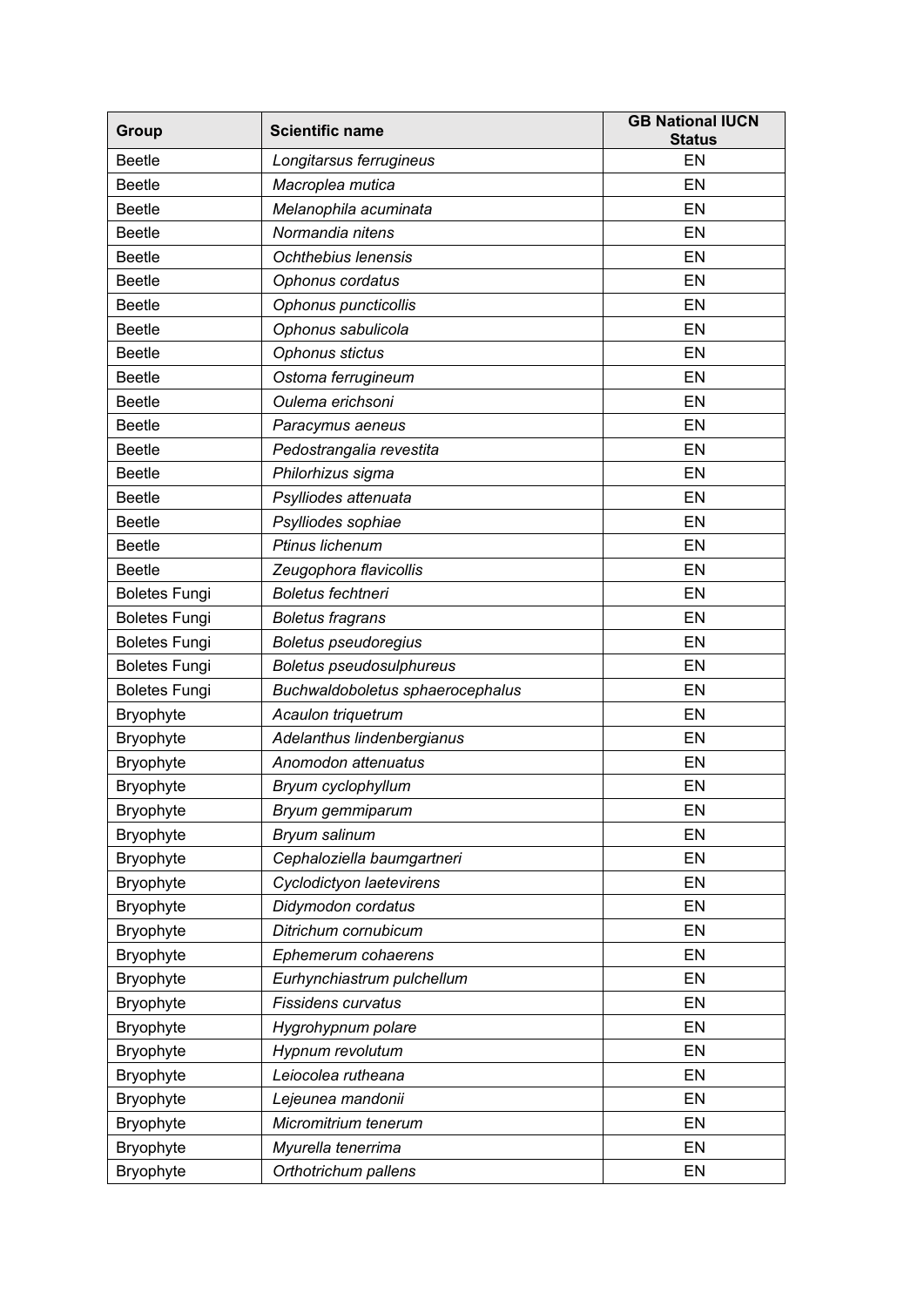| Group            | <b>Scientific name</b>    | <b>GB National IUCN</b><br><b>Status</b> |
|------------------|---------------------------|------------------------------------------|
| <b>Bryophyte</b> | Orthotrichum pumilum      | EN                                       |
| Bryophyte        | Philonotis marchica       | EN                                       |
| Bryophyte        | Physcomitrium eurystomum  | EN                                       |
| Bryophyte        | Plagiobryum demissum      | EN                                       |
| Bryophyte        | Pohlia obtusifolia        | EN                                       |
| Bryophyte        | Riccia bifurca            | EN                                       |
| Bryophyte        | Riccia nigrella           | EN                                       |
| <b>Bryophyte</b> | Sciuro-hypnum starkei     | EN                                       |
| Bryophyte        | Sphagnum balticum         | EN                                       |
| Bryophyte        | Syntrichia norvegica      | EN                                       |
| <b>Bryophyte</b> | Telaranea europaea        | EN                                       |
| Bryophyte        | Thamnobryum angustifolium | EN                                       |
| Bryophyte        | Thamnobryum cataractarum  | EN                                       |
| Bryophyte        | Timmia austriaca          | EN                                       |
| Bryophyte        | Tortula cernua            | EN                                       |
| Bryophyte        | Tortula cuneifolia        | EN                                       |
| Bryophyte        | Tortula leucostoma        | EN                                       |
| Bryophyte        | Weissia levieri           | EN                                       |
| Bryophyte        | Zygodon forsteri          | EN                                       |
| <b>Bryophyte</b> | Zygodon gracilis          | EN                                       |
| <b>Bug</b>       | Cicadetta montana         | EN                                       |
| <b>Bug</b>       | Eurydema dominulus        | EN                                       |
| <b>Bug</b>       | Eysarcoris aeneus         | EN                                       |
| <b>Butterfly</b> | Boloria euphrosyne        | EN                                       |
| <b>Butterfly</b> | Carterocephalus palaemon  | EN                                       |
| <b>Butterfly</b> | Hamearis lucinea          | EN                                       |
| <b>Butterfly</b> | Leptidea sinapsis         | EN                                       |
| <b>Butterfly</b> | Melitaea athalia          | EN                                       |
| <b>Butterfly</b> | Melitaea cinxia           | EN                                       |
| <b>Butterfly</b> | Satyrium pruni            | EN                                       |
| <b>Butterfly</b> | Satyrium w-album          | EN                                       |
| Caddisfly        | Adicella filicornis       | EN                                       |
| Caddisfly        | Cyrnus insolutus          | EN                                       |
| Caddisfly        | Hagenella clathrata       | EN                                       |
| Chilopod         | Nothogeophilus turki      | EN                                       |
| Diplopod         | Metaiulus pratensis       | EN                                       |
| Dragonfly        | Aeshna isosceles          | EN                                       |
| Dragonfly        | Coenagrion hastulatum     | EN                                       |
| Dragonfly        | Coenagrion mercuriale     | EN                                       |
| Dragonfly        | Leucorrhinia dubia        | EN                                       |
| Fly              | Agathomyia collini        | EN                                       |
| <b>Fly</b>       | Atylotus plebeius         | EN                                       |
| <b>Fly</b>       | Choerades gilvus          | EN                                       |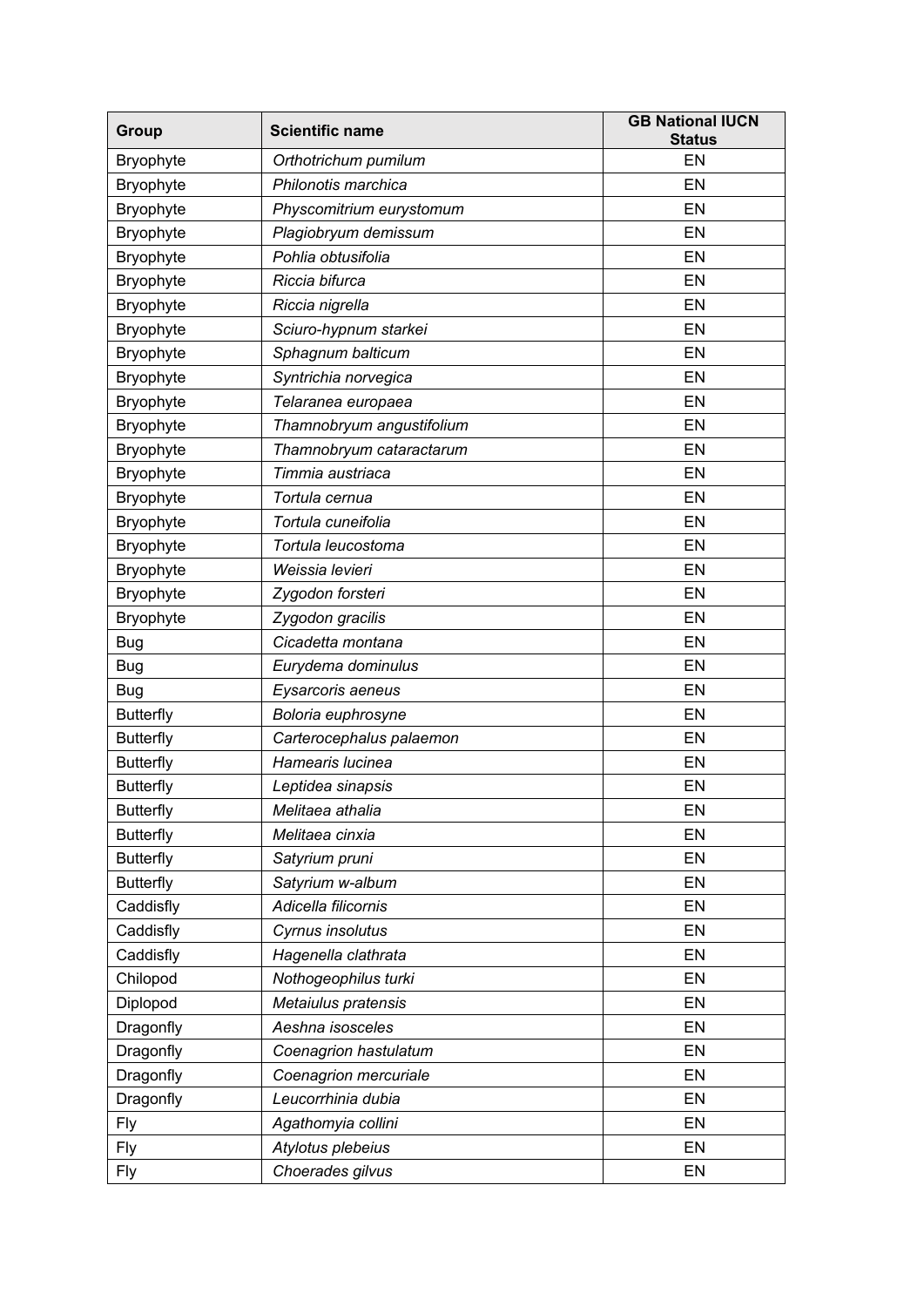| Group      | <b>Scientific name</b>      | <b>GB National IUCN</b><br><b>Status</b> |
|------------|-----------------------------|------------------------------------------|
| <b>Fly</b> | Chrysotoxum octomaculatum   | EN                                       |
| <b>Fly</b> | Chrysotoxum vernale         | EN                                       |
| <b>Fly</b> | Chrysotus melampodius       | EN                                       |
| <b>Fly</b> | Dolichopus laticola         | EN                                       |
| <b>Fly</b> | Dolichopus medicornis       | EN                                       |
| <b>Fly</b> | Dolichopus plumitarsis      | EN                                       |
| <b>Fly</b> | Hammerschmidtia ferruginea  | EN                                       |
| <b>Fly</b> | Hybomitra solstitialis      | EN                                       |
| <b>Fly</b> | Lipara similis              | EN                                       |
| <b>Fly</b> | <b>Machimus arthriticus</b> | EN                                       |
| <b>Fly</b> | Machimus cowini             | EN                                       |
| <b>Fly</b> | Neurigona abdominalis       | EN                                       |
| <b>Fly</b> | Stratiomys chamaeleon       | EN                                       |
| <b>Fly</b> | Tabanus bovinus             | EN                                       |
| <b>Fly</b> | Tabanus glaucopis           | EN                                       |
| <b>Fly</b> | Thereva inornata            | EN                                       |
| <b>Fly</b> | Thereva strigata            | EN                                       |
| <b>Fly</b> | Zabrachia tenella           | EN                                       |
| Lichen     | Anaptychia ciliaris         | EN                                       |
| Lichen     | Arthonia anglica            | EN                                       |
| Lichen     | Aspicilia melanaspis        | EN                                       |
| Lichen     | Bacidia vermifera           | EN                                       |
| Lichen     | Biatorella fossarum         | EN                                       |
| Lichen     | Biatoridium monasteriense   | EN                                       |
| Lichen     | Caloplaca cinnamomea        | EN                                       |
| Lichen     | Caloplaca flavorubescens    | EN                                       |
| Lichen     | Caloplaca luteoalba         | EN                                       |
| Lichen     | Caloplaca virescens         | EN                                       |
| Lichen     | Chaenotheca gracilenta      | EN                                       |
| Lichen     | Chaenotheca laevigata       | EN                                       |
| Lichen     | Collema fragrans            | EN                                       |
| Lichen     | Cryptolechia carneolutea    | EN                                       |
| Lichen     | Endocarpon adscendens       | EN                                       |
| Lichen     | Fulgensia fulgens           | EN                                       |
| Lichen     | Gyalecta ulmi               | EN                                       |
| Lichen     | Heterodermia leucomela      | EN                                       |
| Lichen     | Hypocenomyce anthracophila  | EN                                       |
| Lichen     | Lecidea inops               | EN                                       |
| Lichen     | Lichenochora epifulgens     | EN                                       |
| Lichen     | Megalaria laureri           | EN                                       |
| Lichen     | Micarea elachista           | EN                                       |
| Lichen     | Nephroma arcticum           | EN                                       |
| Lichen     | Opegrapha subelevata        | EN                                       |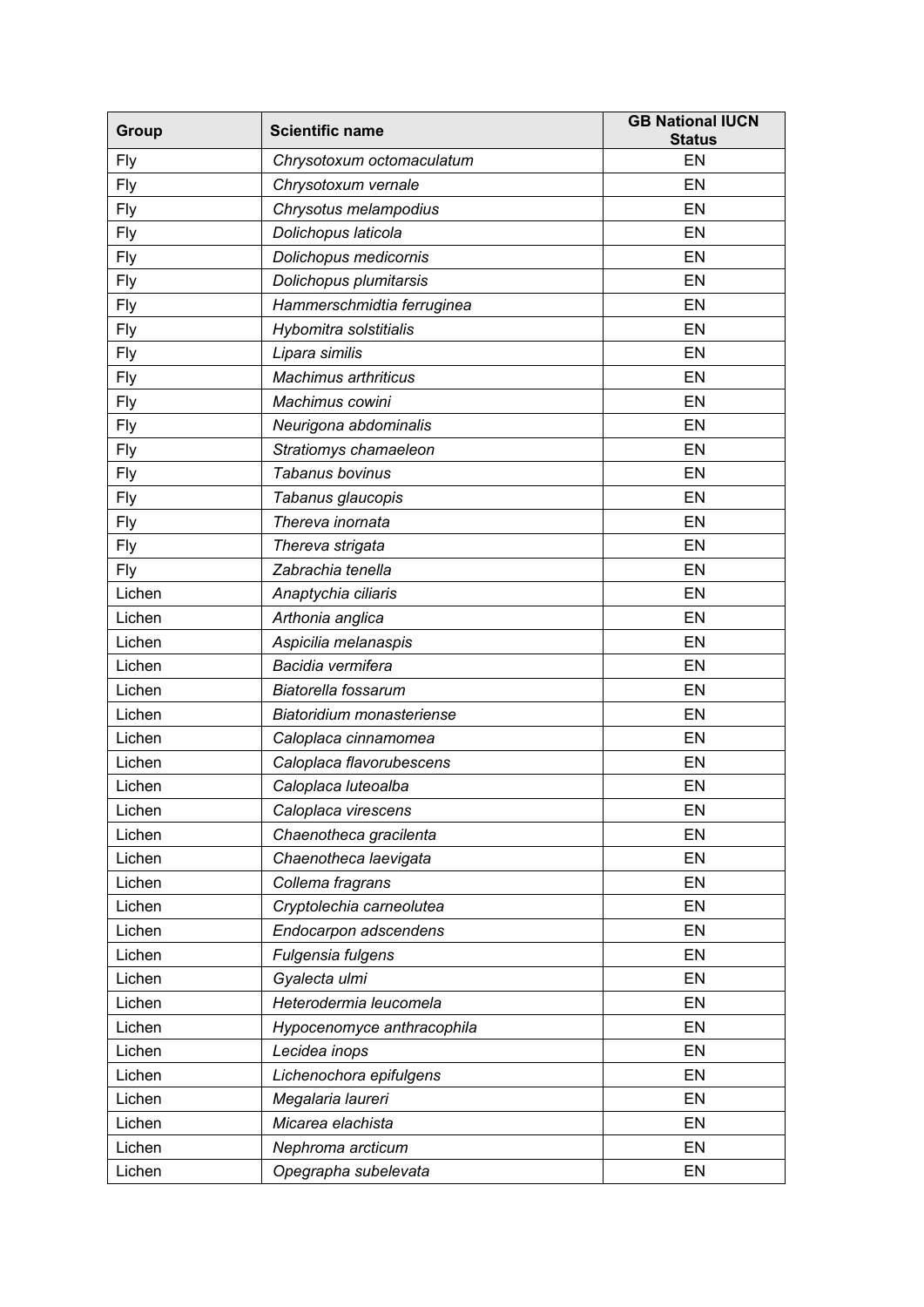| Group       | <b>Scientific name</b>     | <b>GB National IUCN</b><br><b>Status</b> |
|-------------|----------------------------|------------------------------------------|
| Lichen      | Peltigera malacea          | EN                                       |
| Lichen      | Pertusaria melanochlora    | <b>EN</b>                                |
| Lichen      | Rinodina mniaraea          | EN                                       |
| Lichen      | Staurothele rufa           | EN                                       |
| Lichen      | Stereocaulon symphycheilum | EN                                       |
| Lichen      | Strigula stigmatella       | EN                                       |
| Lichen      | Toninia rosulata           | EN                                       |
| Lichen      | Topeliopsis azorica        | EN                                       |
| Lichen      | Umbilicaria spodochroa     | EN                                       |
| Mammal      | Arvicola amphibius         | EN                                       |
| Mammal      | Castor fiber               | EN                                       |
| Mammal      | Sciurus vulgaris           | EN                                       |
| Mayfly      | Potamanthus luteus         | EN                                       |
| Mayfly      | Siphlonurus alternatus     | EN                                       |
| Mayfly      | Siphlonurus armatus        | EN                                       |
| Mollusc     | Marstoniopsis insubrica    | EN                                       |
| Mollusc     | Vertigo modesta            | EN                                       |
| Orthopteran | Decticus verrucivorus      | EN                                       |
| Spider      | Agroeca Iusatica           | EN                                       |
| Spider      | Araniella alpica           | EN                                       |
| Spider      | Centromerus brevivulvatus  | EN                                       |
| Spider      | Centromerus levitarsis     | EN                                       |
| Spider      | Centromerus semiater       | EN                                       |
| Spider      | Centromerus serratus       | EN                                       |
| Spider      | Cheiracanthium pennyi      | EN                                       |
| Spider      | Dipoena melanogaster       | EN                                       |
| Spider      | Dipoena prona              | EN                                       |
| Spider      | Erigone welchi             | EN                                       |
| Spider      | Gonatium paradoxum         | EN                                       |
| Spider      | Haplodrassus soerenseni    | EN                                       |
| Spider      | Hygrolycosa rubrofasciata  | EN                                       |
| Spider      | Maro lepidus               | EN                                       |
| Spider      | Maro sublestus             | EN                                       |
| Spider      | Midia midas                | EN                                       |
| Spider      | Nothophantes horridus      | EN                                       |
| Spider      | Ozyptila blackwalli        | EN                                       |
| Spider      | Pardosa paludicola         | EN                                       |
| Spider      | Pelecopsis radicicola      | EN                                       |
| Spider      | Praestigia duffeyi         | EN                                       |
| Spider      | Scotina palliardii         | EN                                       |
| Spider      | Semljicola caliginosus     | EN                                       |
| Spider      | Tapinocyba mitis           | EN                                       |
| Spider      | Trichopterna cito          | EN                                       |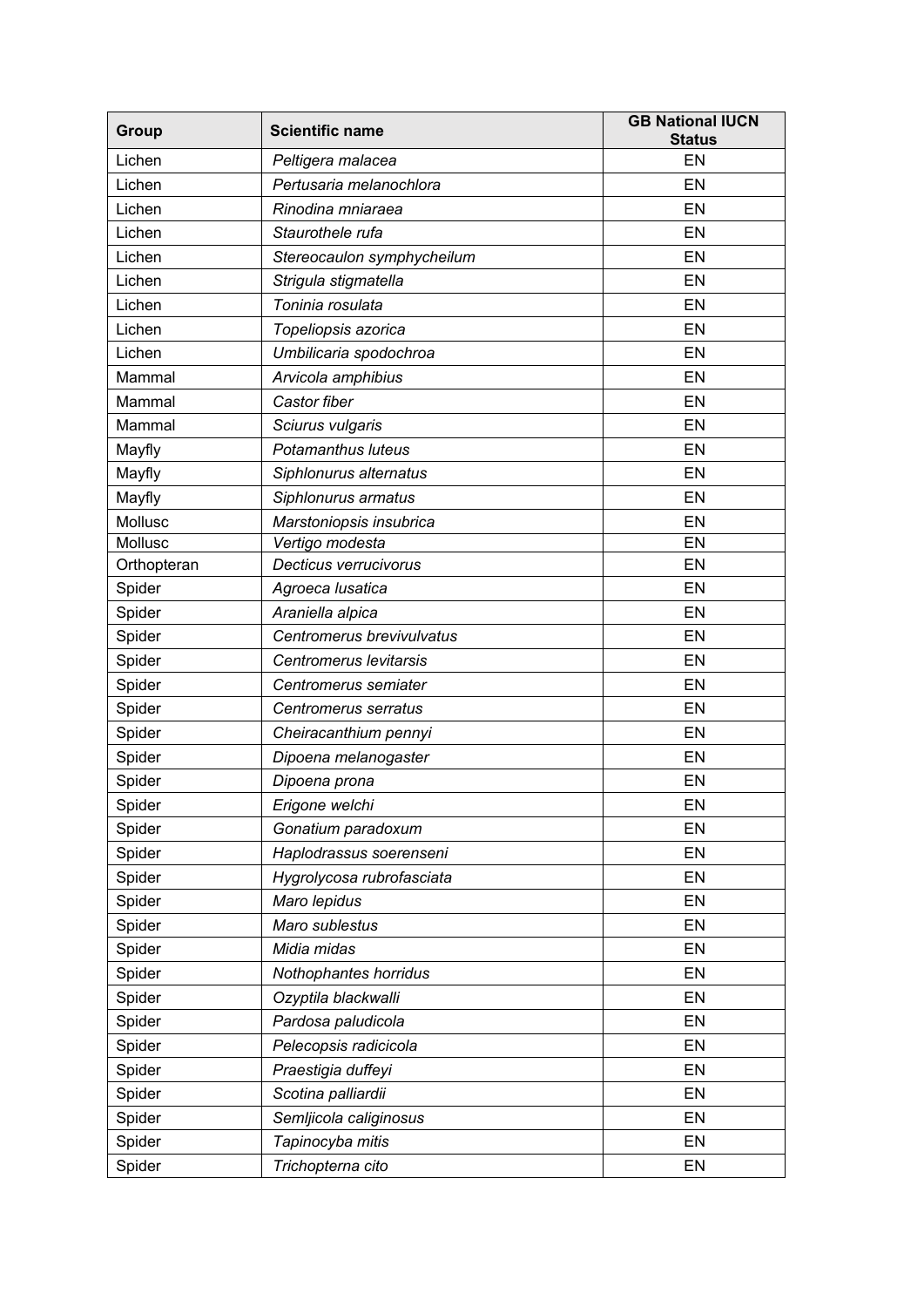| Group           | <b>Scientific name</b>                 | <b>GB National IUCN</b><br><b>Status</b> |
|-----------------|----------------------------------------|------------------------------------------|
| Spider          | Tuberta maerens                        | EN                                       |
| Spider          | Wiehlea calcarifera                    | EN                                       |
| Spider          | <b>Xysticus luctator</b>               | EN                                       |
| Spider          | Xysticus luctuosus                     | EN                                       |
| Spider          | Xysticus robustus                      | EN                                       |
| Stonewort       | Chara canescens                        | EN                                       |
| Stonewort       | Chara connivens                        | EN                                       |
| Stonewort       | Chara intermedia                       | EN                                       |
| Stonewort       | Nitella tenuissima                     | EN                                       |
| Stonewort       | Tolypella intricata                    | EN                                       |
| Stonewort       | Tolypella nidifica                     | EN                                       |
| Stonewort       | Tolypella prolifera                    | EN                                       |
| Vascular plants | Adonis annua                           | EN                                       |
| Vascular plants | Ajuga chamaepitys                      | EN                                       |
| Vascular plants | Alchemilla micans                      | EN                                       |
| Vascular plants | Alchemilla monticola                   | EN                                       |
| Vascular plants | Alchemilla sciura                      | EN                                       |
| Vascular plants | Alchemilla subcrenata                  | EN                                       |
| Vascular plants | Alchemilla wichurae                    | EN                                       |
| Vascular plants | Anthemis arvensis                      | EN                                       |
| Vascular plants | Arabis alpina                          | EN                                       |
| Vascular plants | Arenaria norvegica subsp. anglica      | EN                                       |
| Vascular plants | Artemisia campestris                   | EN                                       |
| Vascular plants | Artemisia campestris subsp. campestris | EN                                       |
| Vascular plants | Asparagus prostratus                   | EN                                       |
| Vascular plants | Astragalus danicus                     | EN                                       |
| Vascular plants | <b>Buglossoides arvensis</b>           | EN                                       |
| Vascular plants | <b>Bupleurum baldense</b>              | EN                                       |
| Vascular plants | Campanula patula                       | EN                                       |
| Vascular plants | Campanula rapunculus                   | EN                                       |
| Vascular plants | Carex depauperata                      | EN                                       |
| Vascular plants | Carex maritima                         | EN                                       |
| Vascular plants | Carum carvi                            | EN                                       |
| Vascular plants | Centaurea calcitrapa                   | EN                                       |
| Vascular plants | Centaurium intermedium                 | EN                                       |
| Vascular plants | Centaurium portense                    | EN                                       |
| Vascular plants | Chenopodiastrum murale                 | EN                                       |
| Vascular plants | Chenopodium vulvaria                   | EN                                       |
| Vascular plants | Corrigiola litoralis                   | EN                                       |
| Vascular plants | Crepis mollis                          | EN                                       |
| Vascular plants | Dactylorhiza incarnata subsp. cruenta  | EN                                       |
| Vascular plants | Dianthus armeria                       | EN                                       |
| Vascular plants | Dryopteris cristata                    | EN                                       |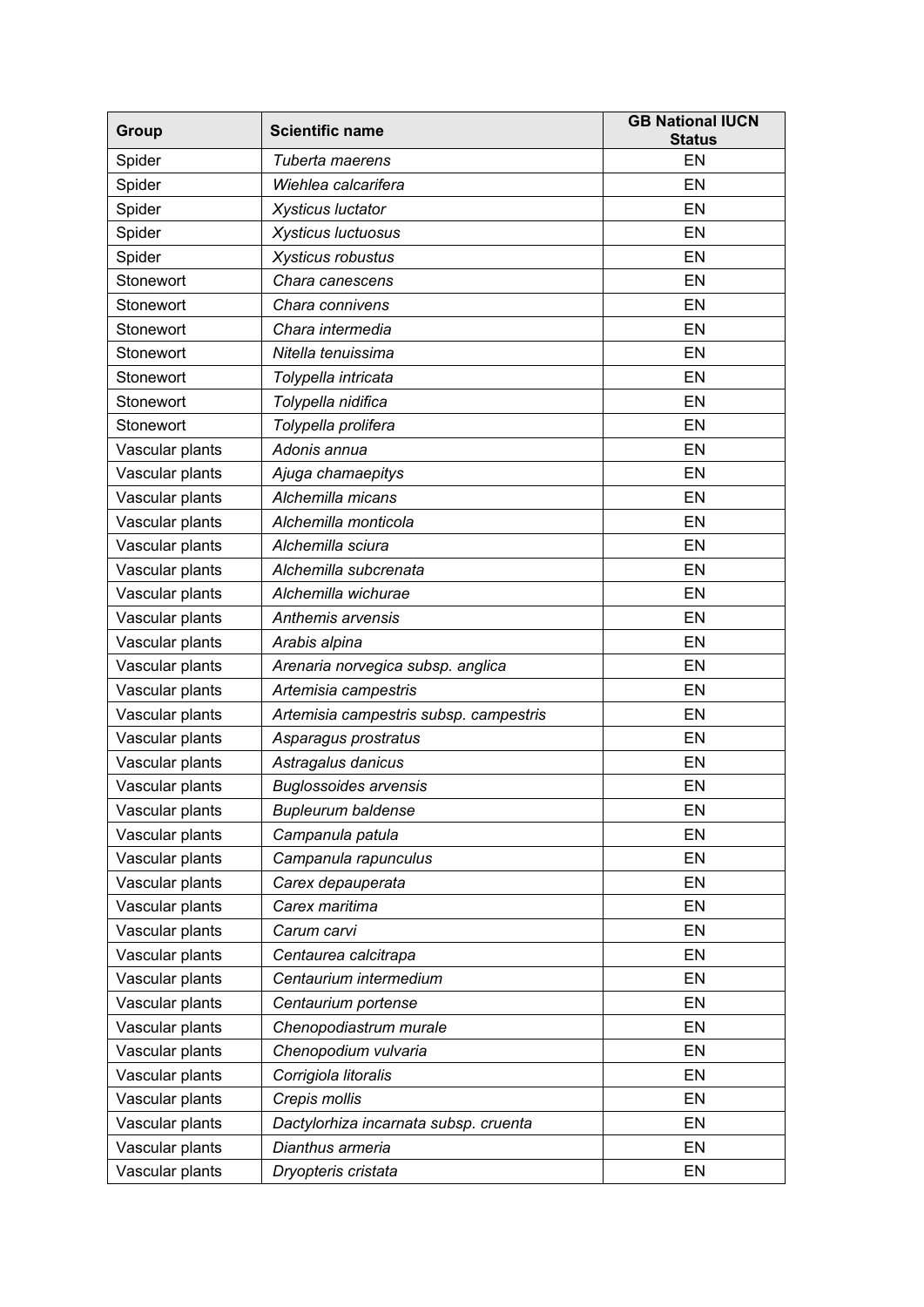| Group           | <b>Scientific name</b>                      | <b>GB National IUCN</b><br><b>Status</b> |
|-----------------|---------------------------------------------|------------------------------------------|
| Vascular plants | Epipactis sancta                            | EN                                       |
| Vascular plants | Euphrasia anglica                           | EN                                       |
| Vascular plants | Euphrasia cambrica                          | EN                                       |
| Vascular plants | Euphrasia frigida                           | EN                                       |
| Vascular plants | Euphrasia marshallii                        | EN                                       |
| Vascular plants | Euphrasia montana                           | EN                                       |
| Vascular plants | Euphrasia rostokoviana                      | EN                                       |
| Vascular plants | Euphrasia rotundifolia                      | EN                                       |
| Vascular plants | Euphrasia vigursii                          | EN                                       |
| Vascular plants | Filago lutescens                            | EN                                       |
| Vascular plants | Filago pyramidata                           | EN                                       |
| Vascular plants | Fumaria vaillantii                          | EN                                       |
| Vascular plants | Galium pumilum                              | EN                                       |
| Vascular plants | Galium pumilum subsp. pumilum               | EN                                       |
| Vascular plants | Helosciadium repens                         | EN                                       |
| Vascular plants | Homogyne alpina                             | EN                                       |
| Vascular plants | Hypopitys monotropa                         | EN                                       |
| Vascular plants | Hypopitys monotropa subsp. hypophegea       | EN                                       |
| Vascular plants | Hypopitys monotropa subsp. monotropa        | EN                                       |
| Vascular plants | Illecebrum verticillatum                    | EN                                       |
| Vascular plants | Juncus pygmaeus                             | EN                                       |
| Vascular plants | Lactuca saligna                             | EN                                       |
| Vascular plants | Leersia oryzoides                           | EN                                       |
| Vascular plants | Liparis loeselii                            | EN                                       |
| Vascular plants | Lycopodiella inundata                       | EN                                       |
| Vascular plants | Lythrum hyssopifolia                        | EN                                       |
| Vascular plants | Melampyrum arvense                          | EN                                       |
| Vascular plants | Melampyrum cristatum                        | EN                                       |
| Vascular plants | Melampyrum sylvaticum                       | EN                                       |
| Vascular plants | Mentha pulegium                             | EN                                       |
| Vascular plants | Neotinea ustulata                           | EN                                       |
| Vascular plants | Omalotheca sylvatica                        | EN                                       |
| Vascular plants | Orchis anthropophora                        | EN                                       |
| Vascular plants | Petrorhagia prolifera                       | EN                                       |
| Vascular plants | Phyteuma spicatum                           | EN                                       |
| Vascular plants | Pilosella peleteriana subsp. subpeleteriana | EN                                       |
| Vascular plants | Polygala amarella                           | EN                                       |
| Vascular plants | Polygonum maritimum                         | EN                                       |
| Vascular plants | Potamogeton acutifolius                     | EN                                       |
| Vascular plants | Potamogeton compressus                      | EN                                       |
| Vascular plants | Potentilla rupestris                        | EN                                       |
| Vascular plants | Pulicaria vulgaris                          | EN                                       |
| Vascular plants | Pyrus cordata                               | EN                                       |